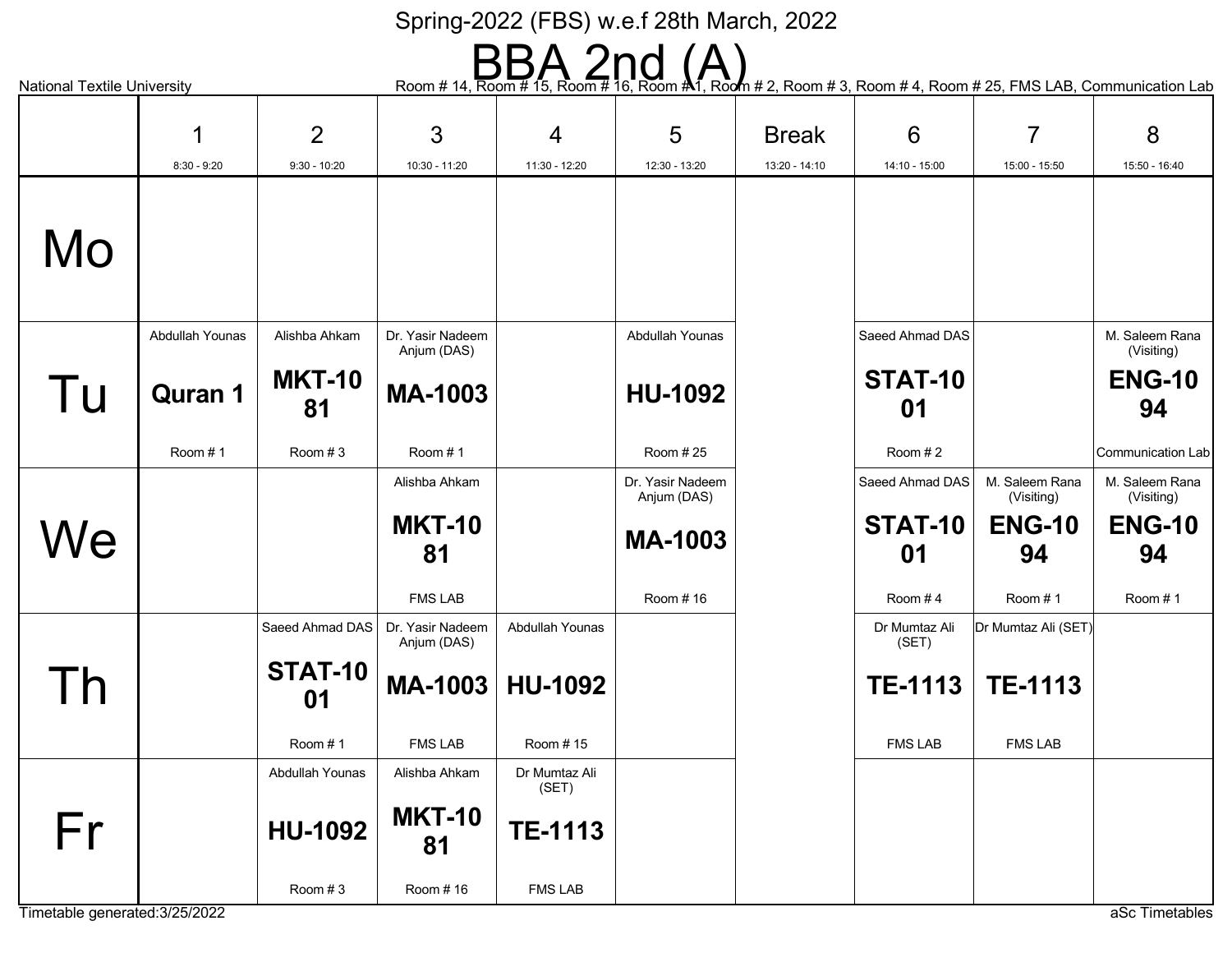National Textile University **Referent A 2000** Room # 15, Room # 14, Room # 16, Room # 1, Room # 2, Room # 3, Room # 4, Room # 25, FMS LAB, Communication Lab

|                                | 1               | 2                               | 3                                   | $\overline{4}$                  | 5                      | <b>Break</b>  | $6\phantom{1}6$ | $\overline{7}$  | 8               |
|--------------------------------|-----------------|---------------------------------|-------------------------------------|---------------------------------|------------------------|---------------|-----------------|-----------------|-----------------|
|                                | $8:30 - 9:20$   | $9:30 - 10:20$                  | 10:30 - 11:20                       | 11:30 - 12:20                   | 12:30 - 13:20          | 13:20 - 14:10 | 14:10 - 15:00   | 15:00 - 15:50   | 15:50 - 16:40   |
|                                |                 | Nasir Ali Saim                  | Nasir Ali Saim                      |                                 | Saeed Ahmad DAS        |               |                 |                 | Abdullah Younas |
|                                |                 | <b>ENG-10</b>                   | <b>ENG-10</b>                       |                                 | STAT-10                |               |                 |                 |                 |
| Mo                             |                 | 94                              | 94                                  |                                 | 01                     |               |                 |                 | <b>Quran 1</b>  |
|                                |                 |                                 |                                     |                                 |                        |               |                 |                 |                 |
|                                |                 |                                 | Communication Lab Communication Lab |                                 | Room #16               |               |                 |                 | Room #14        |
|                                |                 | Nasir Ali Saim                  | Dr. Aima Sameen                     | Dr. Yasir Nadeem<br>Anjum (DAS) | Saeed Ahmad DAS        |               |                 | Dr. Aima Sameen | Dr. Aima Sameen |
|                                |                 | <b>ENG-10</b>                   |                                     |                                 | STAT-10                |               |                 |                 |                 |
| Tu                             |                 | 94                              | <b>TE-1113</b>                      | <b>MA-1003</b>                  | 01                     |               |                 | <b>TE-1113</b>  | <b>TE-1113</b>  |
|                                |                 |                                 |                                     |                                 |                        |               |                 |                 |                 |
|                                |                 | Communication Lab               | Room #25                            | Room #25                        | Room #14               |               |                 | <b>FMS LAB</b>  | <b>FMS LAB</b>  |
|                                | Abdullah Younas | Dr. Yasir Nadeem<br>Anjum (DAS) | Saeed Ahmad DAS                     | Dr. Muhammad<br>Hashim          | Dr. Muhammad<br>Hashim |               |                 |                 |                 |
|                                |                 |                                 | STAT-10                             | <b>MKT-10</b>                   | <b>MKT-10</b>          |               |                 |                 |                 |
| We                             | HU-1092         | <b>MA-1003</b>                  | 01                                  | 81                              | 81                     |               |                 |                 |                 |
|                                |                 |                                 |                                     |                                 |                        |               |                 |                 |                 |
|                                | Room #16        | <b>FMS LAB</b>                  | Room #16                            | Room #1                         | Room #1                |               |                 |                 |                 |
|                                |                 | Dr. Yasir Nadeem<br>Anjum (DAS) | Abdullah Younas                     | Dr. Muhammad<br>Hashim          |                        |               |                 |                 | Abdullah Younas |
|                                |                 |                                 |                                     | <b>MKT-10</b>                   |                        |               |                 |                 |                 |
|                                |                 | <b>MA-1003</b>                  | <b>HU-1092</b>                      | 81                              |                        |               |                 |                 | <b>HU-1092</b>  |
|                                |                 |                                 |                                     |                                 |                        |               |                 |                 |                 |
|                                |                 | <b>FMS LAB</b>                  | Room #16                            | <b>FMS LAB</b>                  |                        |               |                 |                 |                 |
|                                |                 |                                 |                                     |                                 |                        |               |                 |                 |                 |
|                                |                 |                                 |                                     |                                 |                        |               |                 |                 |                 |
| Fr                             |                 |                                 |                                     |                                 |                        |               |                 |                 |                 |
|                                |                 |                                 |                                     |                                 |                        |               |                 |                 |                 |
| Timetable generated: 3/25/2022 |                 |                                 |                                     |                                 |                        |               |                 |                 | aSc Timetables  |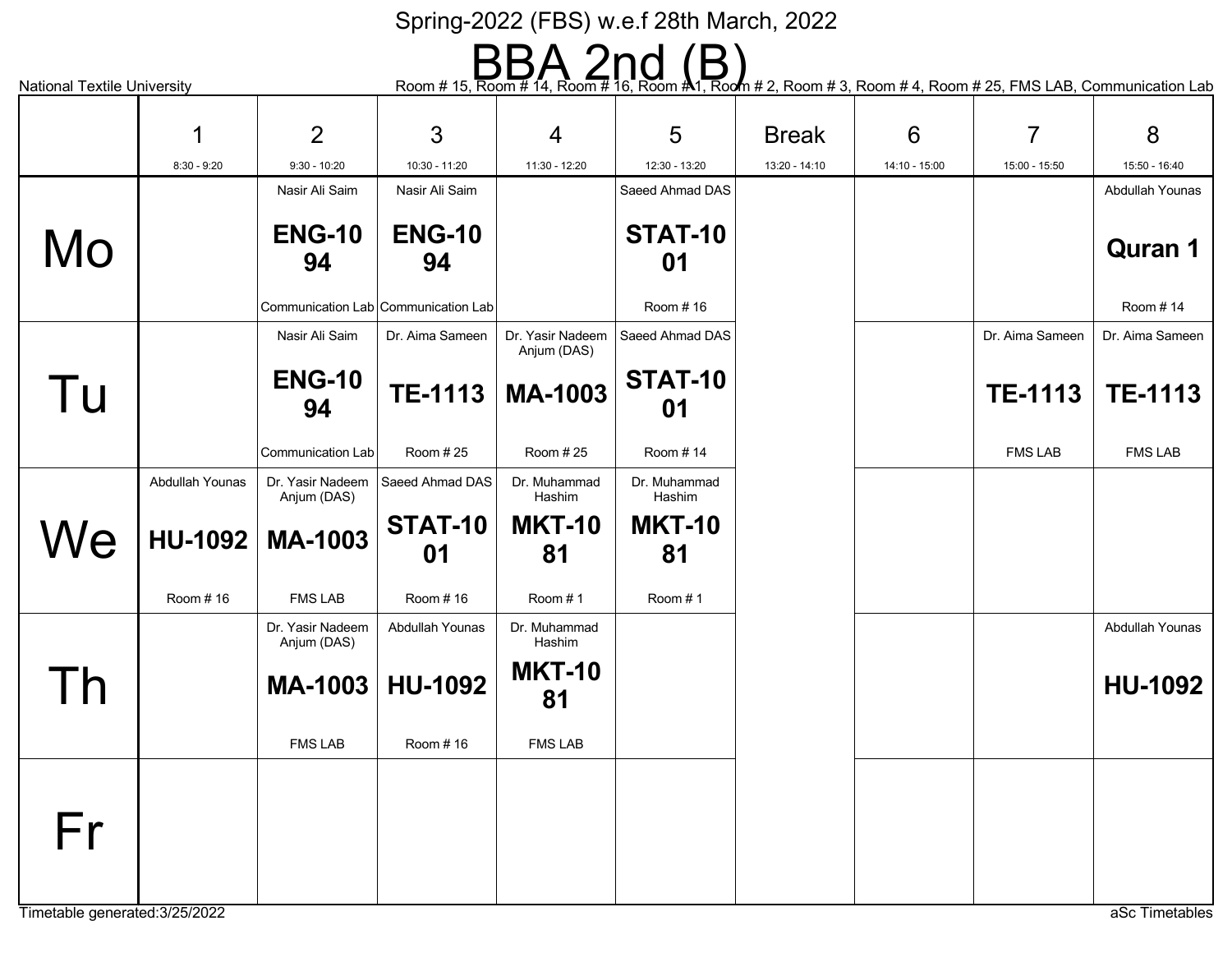# $\text{Room # 4, Room } \text{Hom} \text{ with } \text{Hom} \text{ with } \text{Hom} \text{ with } \text{Hom} \text{ with } \text{Hom} \text{ with } \text{Hom} \text{ with } \text{Hom} \text{ with } \text{Hom} \text{ with } \text{Hom} \text{ with } \text{Hom} \text{ with } \text{Hom} \text{ with } \text{Hom} \text{ with } \text{Hom} \text{ with } \text{Hom} \text{ with } \text{Hom} \text{ with } \text{Hom} \text{ with } \text{Hom} \text{ with } \text{Hom} \text{ with } \text{Hom} \text{ with } \text{Hom} \text{ with } \text{Hom} \text{ with$

|                                |                              | $\overline{2}$               | 3                                    | 4                                                          | 5                                                   | <b>Break</b>  | $6\phantom{1}6$                                   | $\overline{7}$                                                             | 8                   |
|--------------------------------|------------------------------|------------------------------|--------------------------------------|------------------------------------------------------------|-----------------------------------------------------|---------------|---------------------------------------------------|----------------------------------------------------------------------------|---------------------|
|                                | $8:30 - 9:20$                | $9:30 - 10:20$               | 10:30 - 11:20                        | 11:30 - 12:20                                              | 12:30 - 13:20                                       | 13:20 - 14:10 | 14:10 - 15:00                                     | 15:00 - 15:50                                                              | 15:50 - 16:40       |
| Mo                             |                              |                              |                                      |                                                            |                                                     |               |                                                   |                                                                            |                     |
| Tu                             |                              |                              | Nabeel Khalid<br><b>BUS-208</b><br>4 | Kiran Shahzadi<br><b>MKT-20</b><br>83<br>Communication Lab | Muhammad Usman<br><b>ECON-2</b><br>082<br>Room $#3$ |               | Muhammad Usman<br><b>ECON-2</b><br>082<br>Room #3 | Adeela Manzoor<br>(Visiting)<br><b>SS-2092</b><br><b>Communication Lab</b> |                     |
|                                | Mina Kharal                  | Mina Kharal                  |                                      |                                                            | Muhammad Usman                                      |               | Dr M. Zia ur<br>Rehman                            | Dr M. Zia ur<br>Rehman                                                     |                     |
| We                             | <b>BUS-208</b><br>5          | <b>BUS-208</b><br>5          |                                      |                                                            | <b>ECON-2</b><br>082                                |               | <b>FIN-208</b>                                    | <b>FIN-208</b>                                                             |                     |
|                                | Room #14                     | Room #14                     |                                      |                                                            |                                                     |               | Room #15                                          | Room #15                                                                   |                     |
|                                | Muhammad Usman               |                              |                                      | Mina Kharal                                                | Kiran Shahzadi                                      |               | Nabeel Khalid                                     | <b>Nabeel Khalid</b>                                                       | Kiran Shahzadi      |
|                                | <b>Quran 1</b>               |                              |                                      | <b>BUS-208</b><br>5                                        | <b>MKT-20</b><br>83                                 |               | <b>BUS-208</b><br>4                               | <b>BUS-208</b><br>4                                                        | <b>MKT-20</b><br>83 |
|                                | Room #14                     |                              |                                      | Room #1                                                    | Room #15                                            |               | Room #3                                           | Room #3                                                                    | Room #25            |
|                                | Adeela Manzoor<br>(Visiting) | Adeela Manzoor<br>(Visiting) | Dr M. Zia ur<br>Rehman               |                                                            |                                                     |               |                                                   |                                                                            |                     |
| Fr                             |                              | SS-2092   SS-2092            | <b>FIN-208</b>                       |                                                            |                                                     |               |                                                   |                                                                            |                     |
| Timetable generated: 3/25/2022 | Room #1                      | Room #1                      | Room #14                             |                                                            |                                                     |               |                                                   |                                                                            | aSc Timetables      |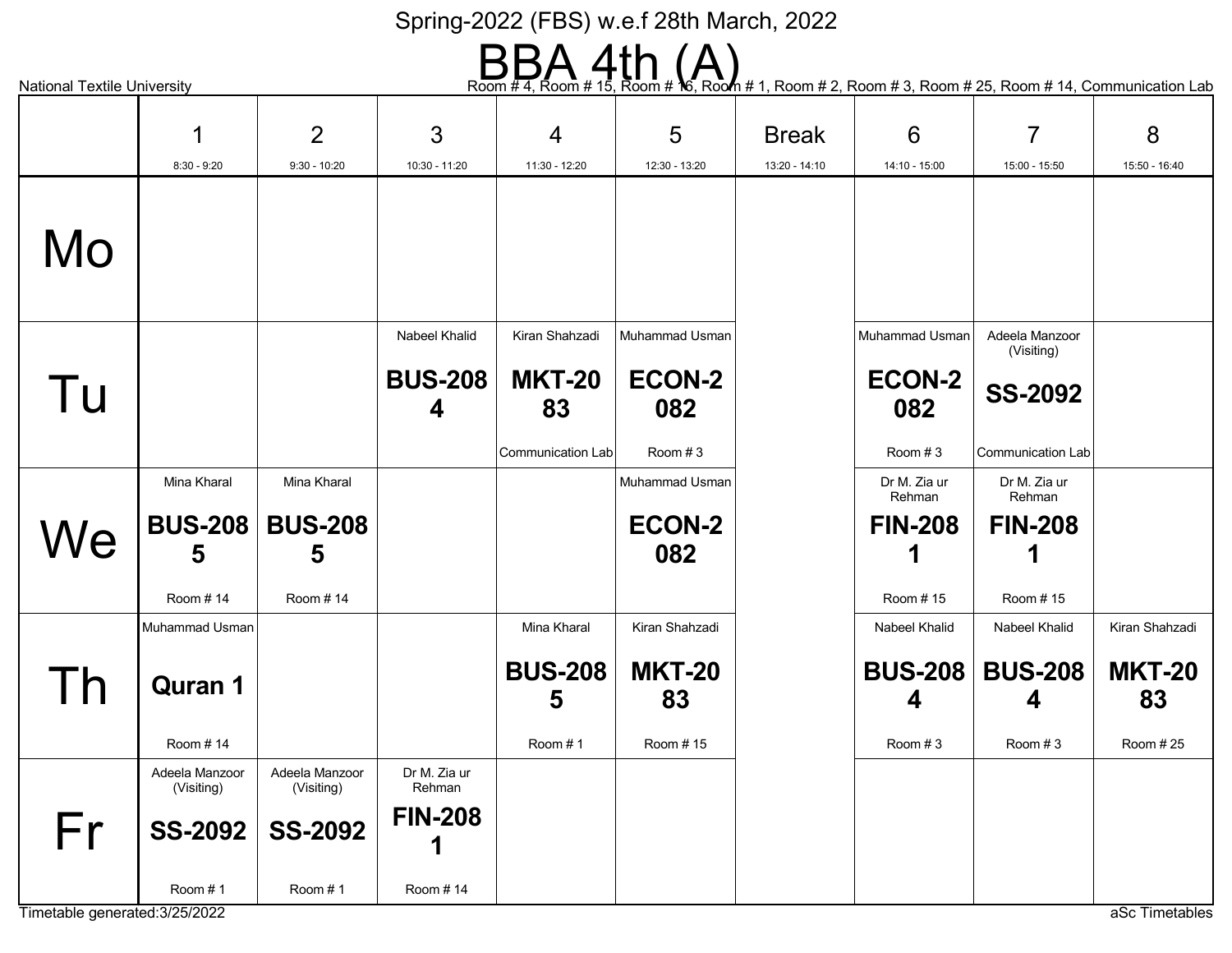# Room # 25, Room # 15, Room **\*** 16, Room # 1, Room # 2, Room # 3, Room # 4, Room # 14, Communication Lab

|                                | 1                       | $\overline{2}$            | 3                         | 4                            | 5              | <b>Break</b>  | $6\phantom{1}6$              | $\overline{7}$  | 8                            |
|--------------------------------|-------------------------|---------------------------|---------------------------|------------------------------|----------------|---------------|------------------------------|-----------------|------------------------------|
|                                | $8:30 - 9:20$           | $9:30 - 10:20$            | 10:30 - 11:20             | 11:30 - 12:20                | 12:30 - 13:20  | 13:20 - 14:10 | $14:10 - 15:00$              | 15:00 - 15:50   | 15:50 - 16:40                |
|                                |                         |                           |                           |                              |                |               |                              |                 |                              |
| Mo                             |                         |                           |                           |                              |                |               |                              |                 |                              |
|                                | Dr. M. Shahzad<br>Iqbal | Dr. M. Shahzad<br>Iqbal   | Kiran Shahzadi            | Ayesha Khan<br>(Visiting)    |                |               | Nabeel Khalid                | Nabeel Khalid   |                              |
|                                | <b>ECON-2</b>           | <b>ECON-2</b>             | <b>MKT-20</b>             | <b>BUS-208</b>               |                |               | <b>BUS-208</b>               | <b>BUS-208</b>  |                              |
| Tu                             | 082                     | 082                       | 83                        | 5                            |                |               | 4                            | 4               |                              |
|                                | Room #16                | Room #16                  | Room #16                  | Room #15                     |                |               |                              |                 |                              |
|                                |                         |                           |                           | Dr. Falik Shear              | Kiran Shahzadi |               |                              | Dr. Falik Shear |                              |
|                                |                         |                           |                           |                              |                |               |                              |                 |                              |
| We                             |                         |                           |                           | <b>FIN-208</b>               | <b>MKT-20</b>  |               |                              | <b>FIN-208</b>  |                              |
|                                |                         |                           |                           |                              | 83             |               |                              |                 |                              |
|                                |                         |                           |                           | Room #14                     |                |               |                              | Room #16        |                              |
|                                | Dr. M. Shahzad<br>Iqbal |                           | Dr. Falik Shear           |                              | Nabeel Khalid  |               | Adeela Manzoor<br>(Visiting) | Kiran Shahzadi  | Adeela Manzoor<br>(Visiting) |
|                                | <b>ECON-2</b>           |                           | <b>FIN-208</b>            |                              | <b>BUS-208</b> |               |                              | <b>MKT-20</b>   |                              |
| Гh                             | 082                     |                           |                           |                              | 4              |               | <b>SS-2092</b>               | 83              | <b>SS-2092</b>               |
|                                | Room #1                 |                           | Room #15                  |                              | Room #16       |               | Room #16                     | Room #16        | Room #16                     |
|                                | Muhammad Usman          | Ayesha Khan<br>(Visiting) | Ayesha Khan<br>(Visiting) | Adeela Manzoor<br>(Visiting) |                |               |                              |                 |                              |
|                                |                         | <b>BUS-208</b>            | <b>BUS-208</b>            |                              |                |               |                              |                 |                              |
| Fr                             | <b>Quran 1</b>          | 5                         | 5                         | <b>SS-2092</b>               |                |               |                              |                 |                              |
|                                | Communication Lab       | Room #4                   | Room #4                   | Room #1                      |                |               |                              |                 |                              |
| Timetable generated: 3/25/2022 |                         |                           |                           |                              |                |               |                              |                 | aSc Timetables               |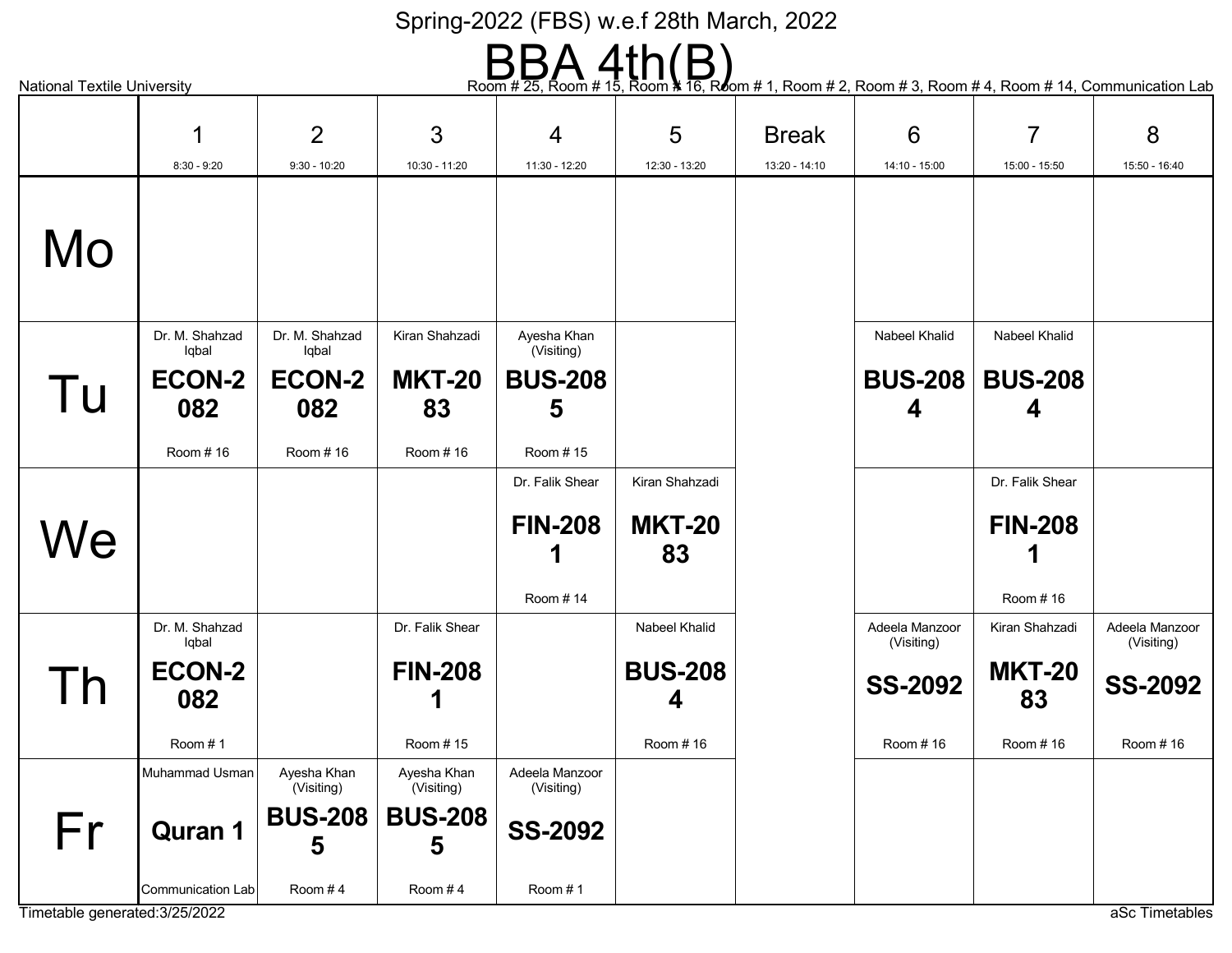National Textile University **Example 20** Noom # 15, Room # 16, Room # 1, Room # 2, Room # 4, Room # 25, Room # 14, FMS LAB, Communication Lab

|    | 1                   | 2                    | 3                               | $\overline{4}$ | 5              | <b>Break</b>  | 6             | $\overline{7}$        | 8              |
|----|---------------------|----------------------|---------------------------------|----------------|----------------|---------------|---------------|-----------------------|----------------|
|    | $8:30 - 9:20$       | $9:30 - 10:20$       | 10:30 - 11:20                   | 11:30 - 12:20  | 12:30 - 13:20  | 13:20 - 14:10 | 14:10 - 15:00 | 15:00 - 15:50         | 15:50 - 16:40  |
|    | Tanveer Sajid Bajwa | <b>Malik Abdul</b>   | Muhammad Usman   Muhammad Usman |                |                |               |               |                       |                |
|    |                     | Qayyum               |                                 |                |                |               |               |                       |                |
| Mo | <b>BUS-308</b>      | <b>HRM-30</b>        | ECON-3                          | ECON-3         |                |               |               |                       |                |
|    | 6                   | 81                   | 083                             | 083            |                |               |               |                       |                |
|    |                     | Room #4              | Room #3                         | Room #1        |                |               |               |                       |                |
|    |                     |                      |                                 |                |                |               |               |                       |                |
|    |                     |                      |                                 |                |                |               |               |                       |                |
| Tu |                     |                      |                                 |                |                |               |               |                       |                |
|    |                     |                      |                                 |                |                |               |               |                       |                |
|    |                     | <b>Tanveer Sajid</b> |                                 | Muhammad Usman | Nasir Ali Khan |               |               | <b>Mehwish Sultan</b> |                |
|    |                     | Bajwa                |                                 |                |                |               |               |                       |                |
| We |                     | <b>BUS-308</b>       |                                 | ECON-3         | <b>FIN-308</b> |               |               | <b>Quran 1</b>        |                |
|    |                     | 6                    |                                 | 083            | 2              |               |               |                       |                |
|    |                     | Room #3              |                                 | Room #3        |                |               |               | <b>FMS LAB</b>        |                |
|    |                     |                      |                                 | Nasir Ali Khan | Nasir Ali Khan |               |               | Muhammad Imran        | Muhammad Imran |
|    |                     |                      |                                 | <b>FIN-308</b> | <b>FIN-308</b> |               |               | <b>LAW-30</b>         | <b>LAW-30</b>  |
| Th |                     |                      |                                 | $\mathbf 2$    | $\mathbf 2$    |               |               | 81                    | 81             |
|    |                     |                      |                                 | Room #25       | Room #1        |               |               | Room #1               | Room #4        |
|    | Tanveer Sajid Bajwa | Malik Abdul          | Malik Abdul Qayyum              |                |                |               |               | Muhammad Imran        |                |
|    |                     | Qayyum               |                                 |                |                |               |               |                       |                |
| Fr | <b>BUS-308</b>      | <b>HRM-30</b>        | <b>HRM-30</b>                   |                |                |               |               | <b>LAW-30</b>         |                |
|    | 6                   | 81                   | 81                              |                |                |               |               | 81                    |                |
|    |                     | Room $#2$            | Room #2                         |                |                |               |               | Room #14              |                |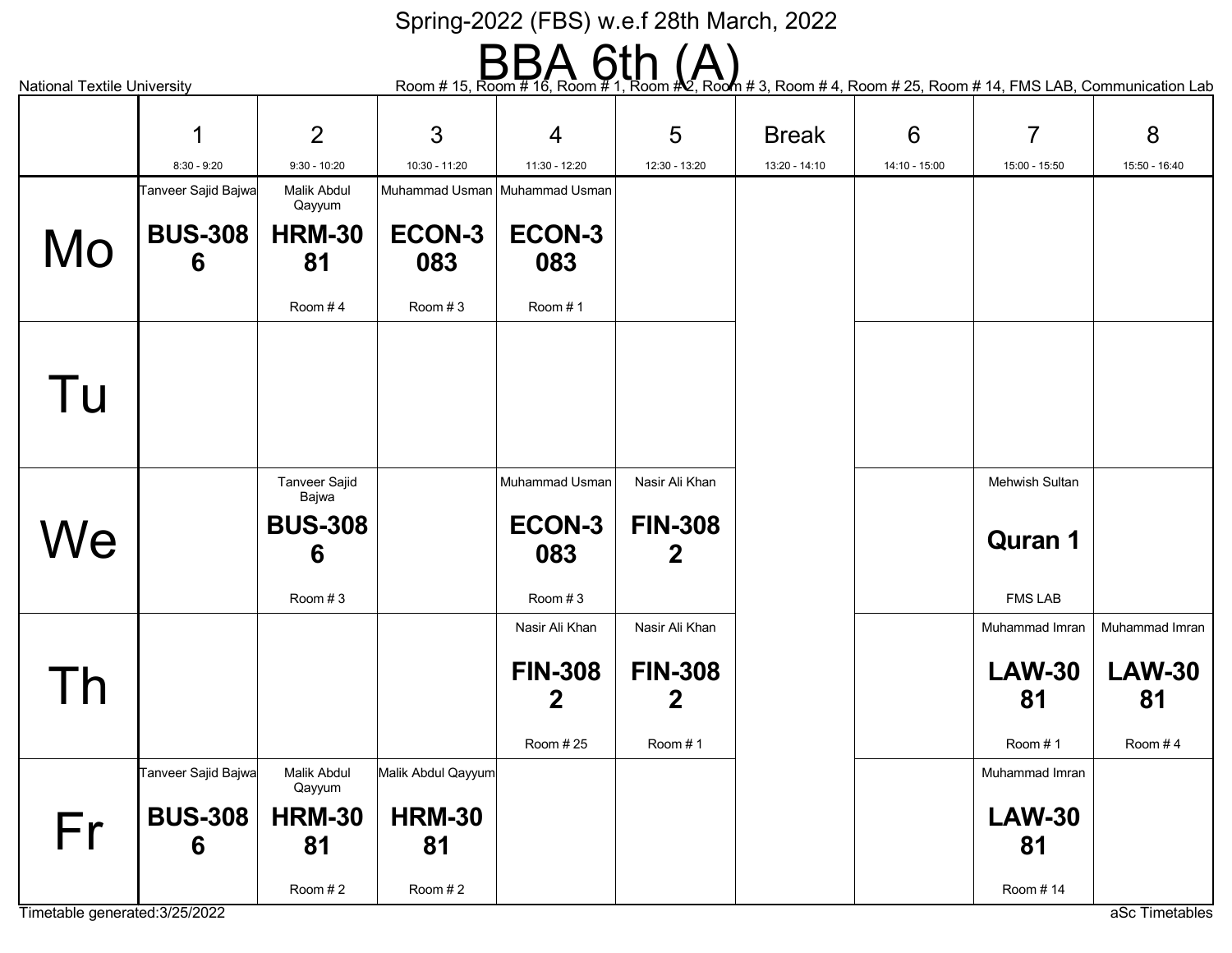# $\text{Room} \#\text{ 15, Room} \ \text{ from } \#\text{ 16, Room} \ \text{ from } \#\text{ 1, Room 4 2, Room 4 3, Room 4 4, Room 4 25, Room 4 14, Communication Lab.}$

|                                | 1                           | 2                    | 3                                  | $\overline{4}$              | 5                           | <b>Break</b>  | 6              | $\overline{7}$ | 8                 |
|--------------------------------|-----------------------------|----------------------|------------------------------------|-----------------------------|-----------------------------|---------------|----------------|----------------|-------------------|
|                                | $8:30 - 9:20$               | $9:30 - 10:20$       | 10:30 - 11:20                      | 11:30 - 12:20               | 12:30 - 13:20               | 13:20 - 14:10 | 14:10 - 15:00  | 15:00 - 15:50  | 15:50 - 16:40     |
|                                |                             | Tanveer Sajid        |                                    |                             | Muhammad Usman              |               | Muhammad Usman |                | Farooq Jamal      |
|                                |                             | Bajwa                |                                    |                             |                             |               |                |                |                   |
| Mo                             |                             | <b>BUS-308</b>       |                                    |                             | ECON-3                      |               | ECON-3         |                | <b>Quran 1</b>    |
|                                |                             | 6                    |                                    |                             | 083                         |               | 083            |                |                   |
|                                |                             |                      |                                    |                             | Room #2                     |               | Room #2        |                |                   |
|                                |                             |                      |                                    |                             |                             |               |                |                |                   |
|                                |                             |                      |                                    |                             |                             |               |                |                |                   |
| Tu                             |                             |                      |                                    |                             |                             |               |                |                |                   |
|                                |                             |                      |                                    |                             |                             |               |                |                |                   |
|                                | Dr. Syed Hussain<br>Gillani |                      | Muhammad Usman Tanveer Sajid Bajwa |                             |                             |               |                | Nasir Ali Khan | Nasir Ali Khan    |
|                                | <b>HRM-30</b>               | <b>ECON-3</b>        | <b>BUS-308</b>                     |                             |                             |               |                | <b>FIN-308</b> | <b>FIN-308</b>    |
| We                             | 81                          | 083                  | 6                                  |                             |                             |               |                | $\overline{2}$ | 2                 |
|                                |                             |                      |                                    |                             |                             |               |                |                |                   |
|                                |                             | Room #16             | Room #14                           |                             |                             |               |                | Room $#4$      | Room $#4$         |
|                                |                             | Nasir Ali Khan       |                                    | Dr. Syed Hussain<br>Gillani | Dr. Syed Hussain<br>Gillani |               | Muhammad Imran |                |                   |
|                                |                             | <b>FIN-308</b>       |                                    | <b>HRM-30</b>               | <b>HRM-30</b>               |               | <b>LAW-30</b>  |                |                   |
| $\mathsf{I}$                   |                             | 2                    |                                    | 81                          | 81                          |               | 81             |                |                   |
|                                |                             |                      |                                    | Room #4                     | Room #14                    |               | Room #14       |                |                   |
|                                |                             | <b>Tanveer Sajid</b> |                                    |                             | Muhammad Imran              |               |                |                | Muhammad Imran    |
|                                |                             | Bajwa                |                                    |                             |                             |               |                |                |                   |
| Fr                             |                             | <b>BUS-308</b>       |                                    |                             | <b>LAW-30</b>               |               |                |                | <b>LAW-30</b>     |
|                                |                             | 6                    |                                    |                             | 81                          |               |                |                | 81                |
|                                |                             |                      |                                    |                             | Room #16                    |               |                |                | Communication Lab |
| Timetable generated: 3/25/2022 |                             |                      |                                    |                             |                             |               |                |                | aSc Timetables    |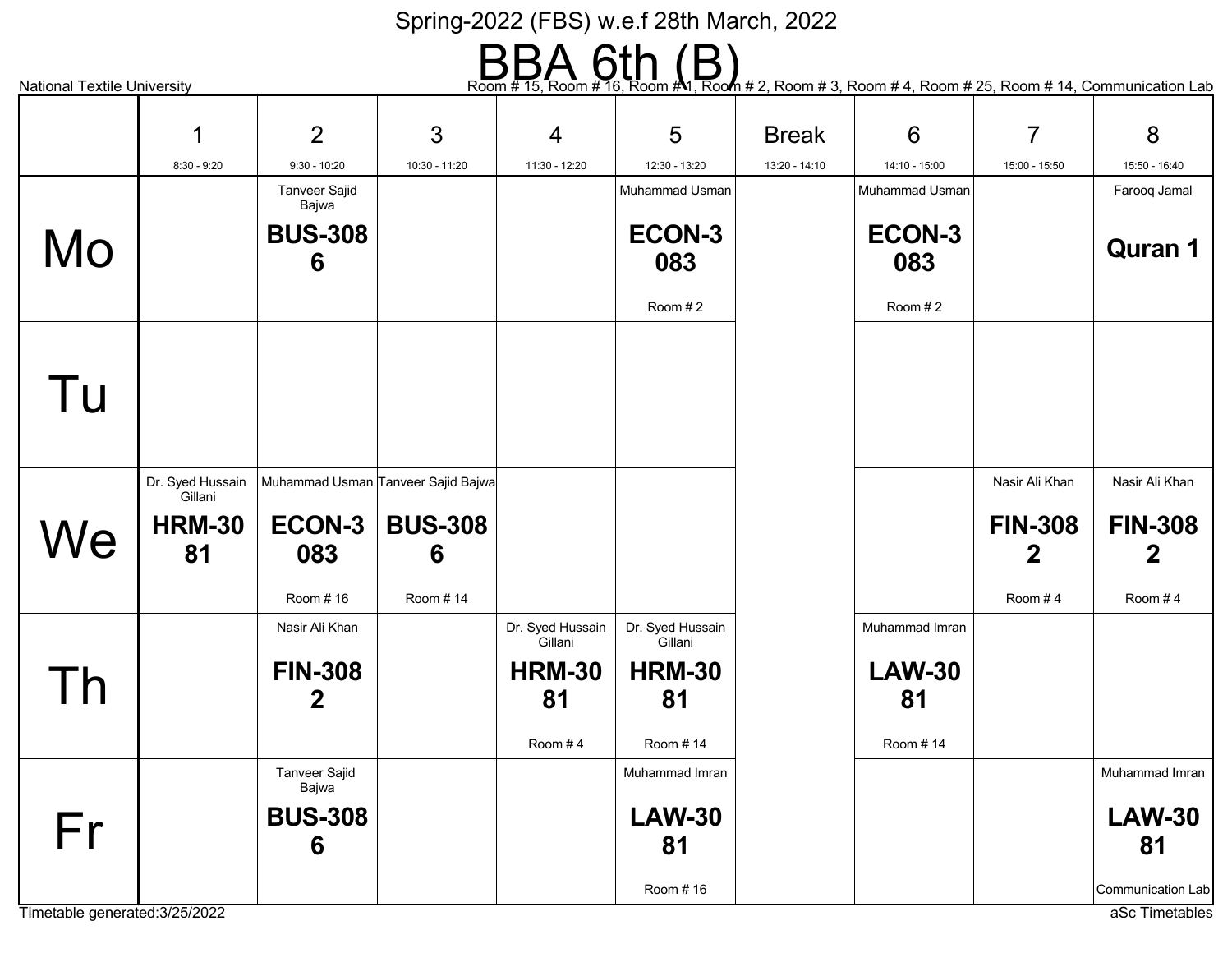# Room # 16, Room # 15, Room # 14, Room # 1, Room # 2, Room # 3, Room # 4, Room # 25, Communication Lab

|                                      |                                       | $\overline{2}$                                                                                                       | 3                                                                                                                             | 4                                                                                                                                                                                           | 5                                                                                                                                                                 | <b>Break</b>  | 6                                                      | $\overline{7}$                                     | 8                                                  |
|--------------------------------------|---------------------------------------|----------------------------------------------------------------------------------------------------------------------|-------------------------------------------------------------------------------------------------------------------------------|---------------------------------------------------------------------------------------------------------------------------------------------------------------------------------------------|-------------------------------------------------------------------------------------------------------------------------------------------------------------------|---------------|--------------------------------------------------------|----------------------------------------------------|----------------------------------------------------|
|                                      | $8:30 - 9:20$                         | $9:30 - 10:20$                                                                                                       | 10:30 - 11:20                                                                                                                 | 11:30 - 12:20                                                                                                                                                                               | 12:30 - 13:20                                                                                                                                                     | 13:20 - 14:10 | 14:10 - 15:00                                          | 15:00 - 15:50                                      | 15:50 - 16:40                                      |
| Mo                                   |                                       |                                                                                                                      | <b>BUS-4</b>                                                                                                                  | Liaqat Ali<br><b>MGT-40</b><br>86                                                                                                                                                           | Liaqat Ali<br><b>MGT-40</b><br>86                                                                                                                                 |               |                                                        | Dr. Falik Shear<br><b>FIN-I-4087</b><br><b>FIN</b> | Dr. Falik Shear<br><b>FIN-I-4087</b><br><b>FIN</b> |
|                                      |                                       |                                                                                                                      | 088<br><b>FMS LAB</b>                                                                                                         | Room #3                                                                                                                                                                                     | Room $#3$                                                                                                                                                         |               |                                                        |                                                    |                                                    |
| Tu                                   | <b>BUS-4</b><br>088<br><b>FMS LAB</b> | Dr. Muhammad Hashim<br><b>MKT-II-4085</b><br>Dr. Syed Hussain Gillani<br><b>HRM-II-4082</b><br><b>HRM</b><br>Room #4 | Dr. Muhammad Hashim<br><b>MKT-II-4085</b><br>MKT Room #15   MKT Room #15                                                      | hman<br><b>MKT-40</b><br>84<br>Room #4                                                                                                                                                      | Dr. M. Ahmad-ur-ReDr. M. Ahmad-ur-Re<br>hman<br><b>MKT-40</b><br>84<br>Room #4                                                                                    |               | Dr. Beenish Qamar<br><b>HRM-I-4081</b><br>HRM Room #15 | Liaqat Ali<br><b>MGT-40</b><br>86<br>Room #15      |                                                    |
| We                                   |                                       |                                                                                                                      | Dr. Muhammad Hashim<br><b>MKT-II-4085</b><br>MKT Room #15<br>Dr. Syed Hussain Gillani<br><b>HRM-II-4082</b><br>Room #4<br>HRM | Dr M. Zia ur Rehman<br>FIN-I-4089<br><b>FIN</b><br>Room #15<br>Alishba Ahkam<br><b>MKT-I-4082</b><br>Room # 25<br>MKT<br>Dr. Syed Hussain Gillani<br><b>HRM-II-4082</b><br>Room #4<br>HRM   | Dr. M. Ahmad-ur-Re<br>hman<br><b>MKT-40</b><br>84<br>Room #2                                                                                                      |               | Dr. Beenish Qamar<br><b>Quran 1</b><br>Room #14        |                                                    | Dr. Falik Shear<br><b>FIN-I-4087</b><br><b>FIN</b> |
| Гh                                   |                                       |                                                                                                                      |                                                                                                                               |                                                                                                                                                                                             |                                                                                                                                                                   |               |                                                        |                                                    |                                                    |
| Fr<br>Timetable generated: 3/25/2022 |                                       | <b>BUS-4</b><br>088<br><b>FMS LAB</b>                                                                                |                                                                                                                               | Dr M. Zia ur Rehman<br>FIN-I-4089<br><b>FIN</b><br>Room # 15   FIN<br>Alishba Ahkam<br><b>MKT-I-4082</b><br>MKT Room #14   MKT<br>Dr. Beenish Qamar<br><b>KRM</b> nic408flion<br><b>HRM</b> | Dr M. Zia ur Rehman<br>FIN-I-4089<br>Room #15<br>Alishba Ahkam<br><b>MKT-I-4082</b><br>Room #14<br>Dr. Beenish Qamar<br><b>HRM-1-4081</b> ion<br>$Lab$ HRM<br>Lab |               |                                                        |                                                    | aSc Timetables                                     |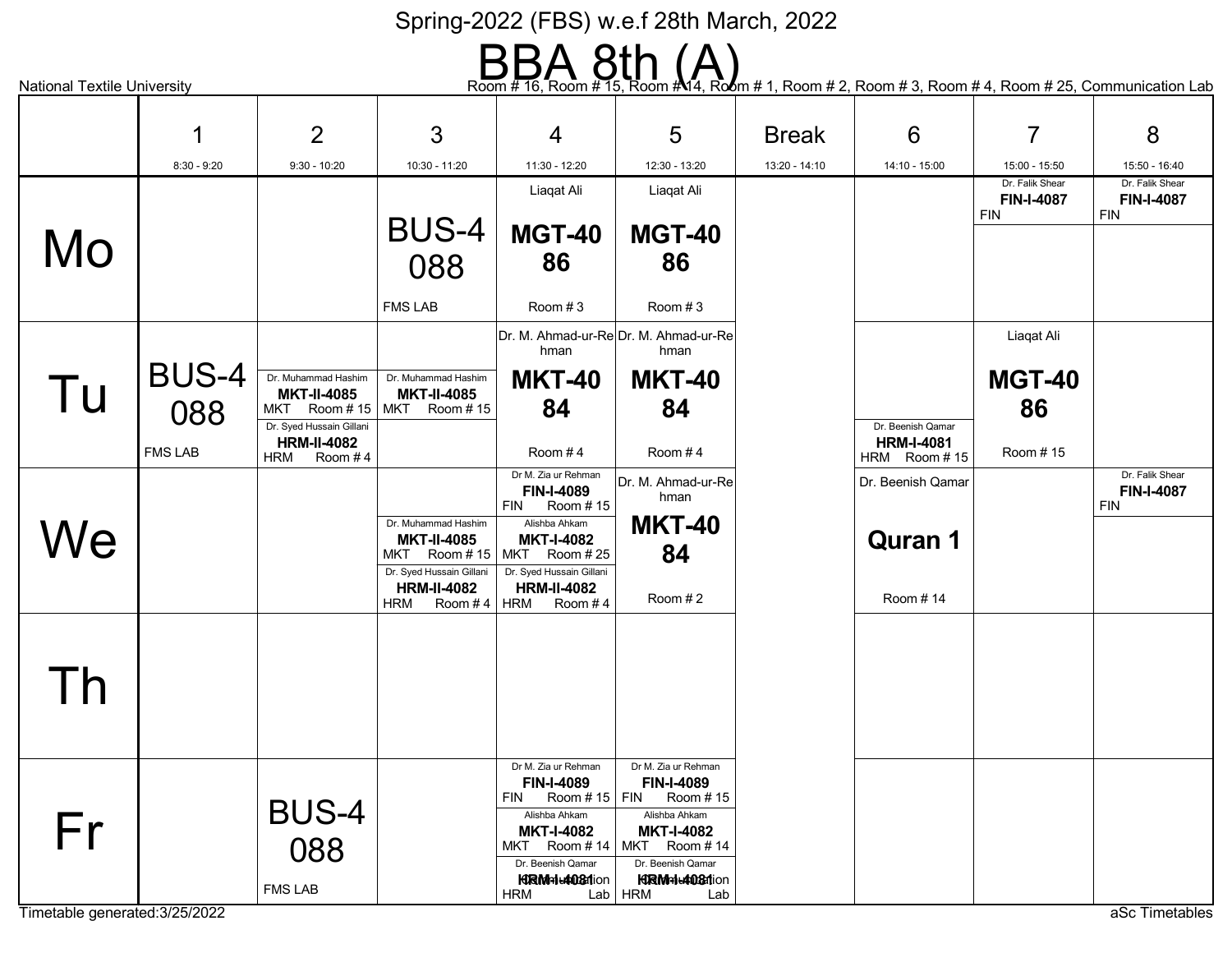# $\text{Radional Textile University} \longrightarrow \text{Row # 16, Room # 15, Room # 1, Room # 1, Room # 2, Room # 3, Room # 4, Room # 25, Communication Lab.}$

|                                | 1                   | $\overline{2}$                                                          | 3                                                                      | 4                                                                        | 5                                                            | <b>Break</b>  | $6\phantom{1}6$                                        | $\overline{7}$                               | 8                                           |
|--------------------------------|---------------------|-------------------------------------------------------------------------|------------------------------------------------------------------------|--------------------------------------------------------------------------|--------------------------------------------------------------|---------------|--------------------------------------------------------|----------------------------------------------|---------------------------------------------|
|                                | $8:30 - 9:20$       | $9:30 - 10:20$                                                          | 10:30 - 11:20                                                          | 11:30 - 12:20                                                            | 12:30 - 13:20                                                | 13:20 - 14:10 | 14:10 - 15:00                                          | 15:00 - 15:50                                | 15:50 - 16:40                               |
|                                |                     |                                                                         |                                                                        |                                                                          |                                                              |               | Liagat Ali                                             | Dr. Falik Shear<br>FIN-I-4087<br><b>FIN</b>  | Dr. Falik Shear<br>FIN-I-4087<br><b>FIN</b> |
| Mo                             |                     | <b>BUS-4</b><br>088                                                     |                                                                        | <b>BUS-4</b><br>088                                                      |                                                              |               | <b>MGT-40</b><br>86                                    |                                              |                                             |
|                                |                     | <b>FMS LAB</b>                                                          |                                                                        | <b>FMS LAB</b>                                                           |                                                              |               | Room #15                                               |                                              |                                             |
|                                |                     |                                                                         |                                                                        | Liaqat Ali                                                               | Liaqat Ali                                                   |               |                                                        | Dr. M. Ahmad-ur-Re<br>hman                   | Dr. Syed Hussain<br>Gillani                 |
| Tu                             |                     | Dr. Muhammad Hashim<br><b>MKT-II-4085</b><br>MKT Room #15               | Dr. Muhammad Hashim<br><b>MKT-II-4085</b><br>MKT Room #15              | <b>MGT-40</b><br>86                                                      | <b>MGT-40</b><br>86                                          |               |                                                        | <b>MKT-40</b><br>84                          | <b>Quran 1</b>                              |
|                                |                     | Dr. Syed Hussain Gillani<br><b>HRM-II-4082</b><br><b>HRM</b><br>Room #4 |                                                                        |                                                                          |                                                              |               | Dr. Beenish Qamar<br><b>HRM-I-4081</b><br>HRM Room #15 |                                              |                                             |
|                                |                     |                                                                         |                                                                        | Dr M. Zia ur Rehman<br>FIN-I-4089<br><b>FIN</b><br>Room #15              |                                                              |               | hman                                                   | Dr. M. Ahmad-ur-ReDr. M. Ahmad-ur-Re<br>hman | Dr. Falik Shear<br>FIN-I-4087<br><b>FIN</b> |
| We                             | <b>BUS-4</b><br>088 |                                                                         | Dr. Muhammad Hashim<br><b>MKT-II-4085</b><br>Room # 15   MKT<br>MKT    | Alishba Ahkam<br><b>MKT-I-4082</b><br>Room # 25                          |                                                              |               | <b>MKT-40</b><br>84                                    | <b>MKT-40</b><br>84                          |                                             |
|                                | <b>FMS LAB</b>      |                                                                         | Dr. Syed Hussain Gillani<br><b>HRM-II-4082</b><br>Room #4   HRM<br>HRM | Dr. Syed Hussain Gillani<br><b>HRM-II-4082</b><br>Room #4                |                                                              |               |                                                        | Communication Lab Communication Lab          |                                             |
|                                |                     |                                                                         |                                                                        |                                                                          |                                                              |               |                                                        |                                              |                                             |
| Гh                             |                     |                                                                         |                                                                        |                                                                          |                                                              |               |                                                        |                                              |                                             |
|                                |                     |                                                                         |                                                                        |                                                                          |                                                              |               |                                                        |                                              |                                             |
|                                |                     |                                                                         |                                                                        | Dr M. Zia ur Rehman<br><b>FIN-I-4089</b><br><b>FIN</b><br>Room #15   FIN | Dr M. Zia ur Rehman<br>FIN-I-4089<br>Room #15                |               |                                                        |                                              |                                             |
| Fr                             |                     |                                                                         |                                                                        | Alishba Ahkam<br><b>MKT-I-4082</b><br>MKT Room #14   MKT                 | Alishba Ahkam<br><b>MKT-I-4082</b><br>Room #14               |               |                                                        |                                              |                                             |
|                                |                     |                                                                         |                                                                        | Dr. Beenish Qamar<br><b>KRM</b> nic408flion<br>HRM                       | Dr. Beenish Qamar<br><b>HRMHL4081ion</b><br>$Lab$ HRM<br>Lab |               |                                                        |                                              |                                             |
| Timetable generated: 3/25/2022 |                     |                                                                         |                                                                        |                                                                          |                                                              |               |                                                        |                                              | aSc Timetables                              |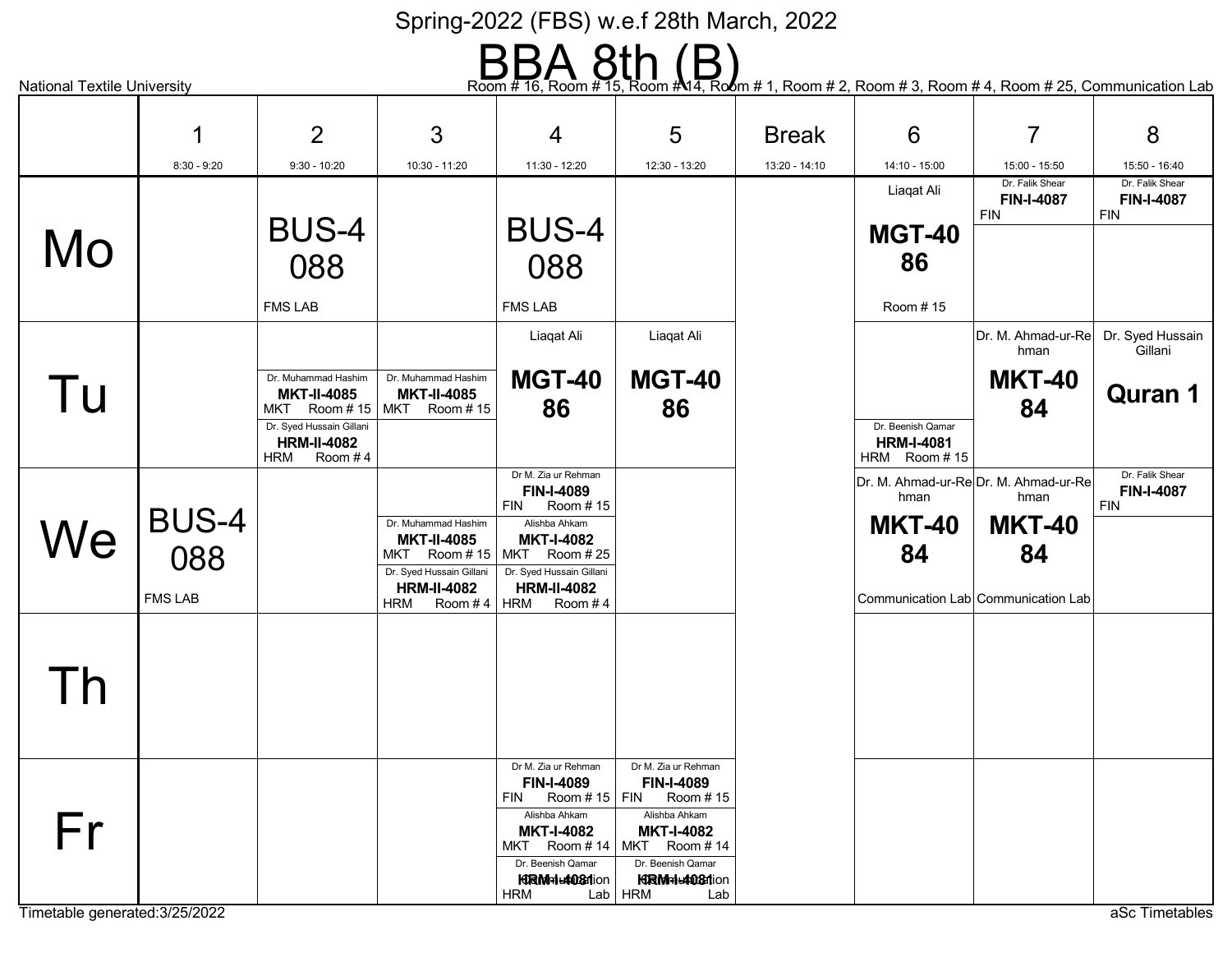National Textile University **Exercity** Room # 14, Room # 14, Room # 15, Room # 16, Room # 2, Room # 1, Room # 3, Room # 4, Room # 25, FMS LAB, Communication Lab

| $1.1$ and $1.01$ and $1.01$ and $1.01$ and $1.01$ |                                 |                                 |                                 |                       | $1$ (community it is a result in the second in Eq. ) (community it (community it (community Eq. ) and Eq. (community called |               |                                 |                |               |
|---------------------------------------------------|---------------------------------|---------------------------------|---------------------------------|-----------------------|-----------------------------------------------------------------------------------------------------------------------------|---------------|---------------------------------|----------------|---------------|
|                                                   | 1                               | 2                               | 3                               | $\overline{4}$        | 5                                                                                                                           | <b>Break</b>  | 6                               | $\overline{7}$ | 8             |
|                                                   | $8:30 - 9:20$                   | $9:30 - 10:20$                  | 10:30 - 11:20                   | 11:30 - 12:20         | 12:30 - 13:20                                                                                                               | 13:20 - 14:10 | 14:10 - 15:00                   | 15:00 - 15:50  | 15:50 - 16:40 |
|                                                   |                                 | <b>Mehwish Sultan</b>           |                                 | Nasir Ali Saim        | Nasir Ali Saim                                                                                                              |               |                                 |                |               |
|                                                   |                                 | <b>MKT-10</b>                   |                                 | <b>ENG-10</b>         | <b>ENG-10</b>                                                                                                               |               |                                 |                |               |
| Mo                                                |                                 | 81                              |                                 | 94                    | 94                                                                                                                          |               |                                 |                |               |
|                                                   |                                 |                                 |                                 |                       |                                                                                                                             |               |                                 |                |               |
|                                                   |                                 | Room #3                         |                                 |                       | Communication Lab Communication Lab                                                                                         |               |                                 |                |               |
|                                                   | Dr. Salman Arif<br>Cheema (DAS) | Dr. Yasir Nadeem<br>Anjum (DAS) | Mehwish Sultan                  | Abdullah Younas       | Dr. Yasir Nadeem<br>Anjum (DAS)                                                                                             |               | Dr. Rizwan Khan                 |                |               |
|                                                   | STAT-10                         |                                 | <b>MKT-10</b>                   |                       |                                                                                                                             |               |                                 |                |               |
| Tu                                                | 01                              | <b>MA-1003</b>                  | 81                              | <b>HU-1092</b>        | <b>MA-1003</b>                                                                                                              |               | <b>TE-1113</b>                  |                |               |
|                                                   |                                 |                                 |                                 |                       |                                                                                                                             |               |                                 |                |               |
|                                                   | Room #4                         | Room #1                         | <b>FMS LAB</b>                  | Room #2               | Room #2                                                                                                                     |               |                                 |                |               |
|                                                   | Farooq Jamal                    | Abdullah Younas                 | Dr. Yasir Nadeem<br>Anjum (DAS) |                       | Dr. Rizwan Khan                                                                                                             |               | Dr. Salman Arif<br>Cheema (DAS) |                |               |
|                                                   |                                 |                                 |                                 |                       |                                                                                                                             |               | <b>STAT-10</b>                  |                |               |
| We                                                | <b>Quran 1</b>                  | <b>HU-1092</b>                  | <b>MA-1003</b>                  |                       | <b>TE-1113</b>                                                                                                              |               | 01                              |                |               |
|                                                   | Room #25                        | Room #15                        | Room #3                         |                       | <b>FMS LAB</b>                                                                                                              |               | Room #1                         |                |               |
|                                                   | Abdullah Younas                 | Dr. Rizwan Khan                 |                                 | <b>Mehwish Sultan</b> | Nasir Ali Saim                                                                                                              |               | Dr. Salman Arif<br>Cheema (DAS) |                |               |
|                                                   |                                 |                                 |                                 | <b>MKT-10</b>         | <b>ENG-10</b>                                                                                                               |               | STAT-10                         |                |               |
|                                                   | HU-1092                         | <b>TE-1113</b>                  |                                 | 81                    | 94                                                                                                                          |               | 01                              |                |               |
|                                                   |                                 |                                 |                                 |                       |                                                                                                                             |               |                                 |                |               |
|                                                   | Room #16                        |                                 |                                 |                       | Communication Lab                                                                                                           |               | Room #15                        |                |               |
|                                                   |                                 |                                 |                                 |                       |                                                                                                                             |               |                                 |                |               |
|                                                   |                                 |                                 |                                 |                       |                                                                                                                             |               |                                 |                |               |
| Fr                                                |                                 |                                 |                                 |                       |                                                                                                                             |               |                                 |                |               |
|                                                   |                                 |                                 |                                 |                       |                                                                                                                             |               |                                 |                |               |
|                                                   |                                 |                                 |                                 |                       |                                                                                                                             |               |                                 |                |               |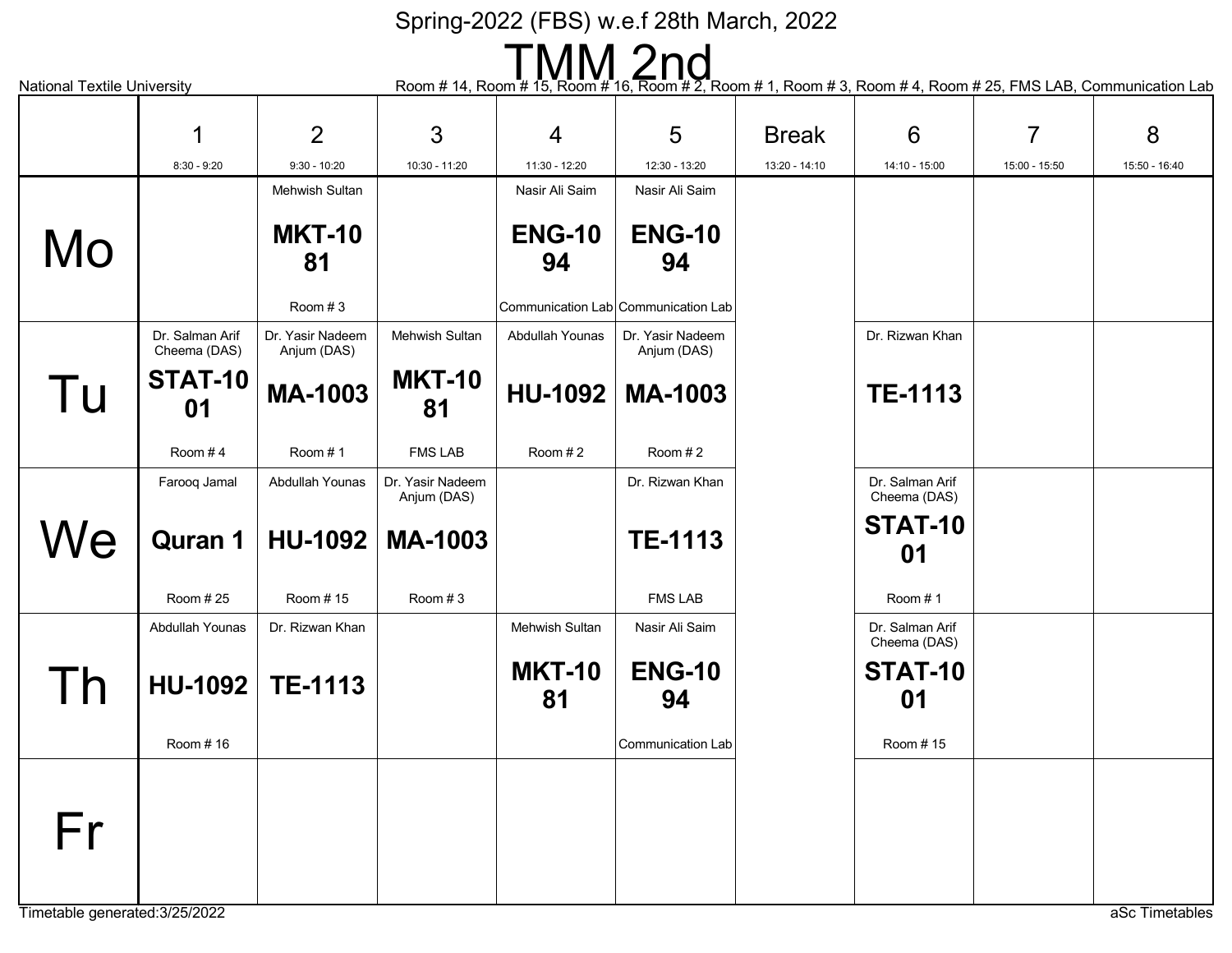| Room # 15, Room # 16, Room # 1, Room # 2, Room # 3, Room # 4, Room # 25, Room # 14, Communication Lab |                          |                          |                      |                              |                              |               |               |                              |                         |  |  |
|-------------------------------------------------------------------------------------------------------|--------------------------|--------------------------|----------------------|------------------------------|------------------------------|---------------|---------------|------------------------------|-------------------------|--|--|
| <b>National Textile University</b>                                                                    |                          |                          |                      |                              |                              |               |               |                              |                         |  |  |
|                                                                                                       | 1                        | 2                        | 3                    | 4                            | 5                            | <b>Break</b>  | 6             | 7                            | 8                       |  |  |
|                                                                                                       | $8:30 - 9:20$            | $9:30 - 10:20$           | 10:30 - 11:20        | 11:30 - 12:20                | 12:30 - 13:20                | 13:20 - 14:10 | 14:10 - 15:00 | 15:00 - 15:50                | 15:50 - 16:40           |  |  |
|                                                                                                       | Muhammad Usman           | Mina Kharal              | <b>Nabeel Khalid</b> | Kiran Shahzadi               | Kiran Shahzadi               |               |               |                              |                         |  |  |
| Mo                                                                                                    | <b>ECON-2</b><br>082     | <b>FIN-208</b>           | <b>BUS-208</b><br>4  | <b>MKT-20</b><br>83          | <b>MKT-20</b><br>83          |               |               |                              |                         |  |  |
|                                                                                                       | Room #16                 | Room #1                  | Room #25             | Room #4                      | Room $#4$                    |               |               |                              |                         |  |  |
|                                                                                                       | Mina Kharal              | Muhammad Usman           |                      | Adeela Manzoor<br>(Visiting) | Adeela Manzoor<br>(Visiting) |               |               |                              | Dr. M. Shahzad<br>Iqbal |  |  |
| Tu                                                                                                    | <b>FIN-208</b>           | <b>ECON-2</b><br>082     |                      | <b>SS-2092</b>               | <b>SS-2092</b>               |               |               |                              | <b>Quran 1</b>          |  |  |
|                                                                                                       | Communication Lab        | Room #2                  |                      | Room #1                      | Room $# 1$                   |               |               |                              | Room #2                 |  |  |
|                                                                                                       | Dr. Sajjad Ahmad<br>Baig | Nabeel Khalid            | Muhammad Usman       |                              |                              |               |               |                              |                         |  |  |
| We                                                                                                    | <b>BUS-208</b><br>5      | <b>BUS-208</b><br>4      | <b>ECON-2</b><br>082 |                              |                              |               |               |                              |                         |  |  |
|                                                                                                       | Room #1                  | Room #1                  | Room #1              |                              |                              |               |               |                              |                         |  |  |
|                                                                                                       | Mina Kharal              | Dr. Sajjad Ahmad<br>Baig | Kiran Shahzadi       | Nabeel Khalid                | Dr. Sajjad Ahmad<br>Baig     |               |               | Adeela Manzoor<br>(Visiting) |                         |  |  |
| Γh                                                                                                    | <b>FIN-208</b>           | <b>BUS-208</b><br>5      | <b>MKT-20</b><br>83  | <b>BUS-208</b><br>4          | <b>BUS-208</b><br>5          |               |               | <b>SS-2092</b>               |                         |  |  |
|                                                                                                       | Room #4                  | Room #4                  | Room # 25            | Room #16                     | Room #4                      |               |               | Room #4                      |                         |  |  |
| Fr                                                                                                    |                          |                          |                      |                              |                              |               |               |                              |                         |  |  |
| Timetable generated: 3/25/2022                                                                        |                          |                          |                      |                              |                              |               |               |                              | aSc Timetables          |  |  |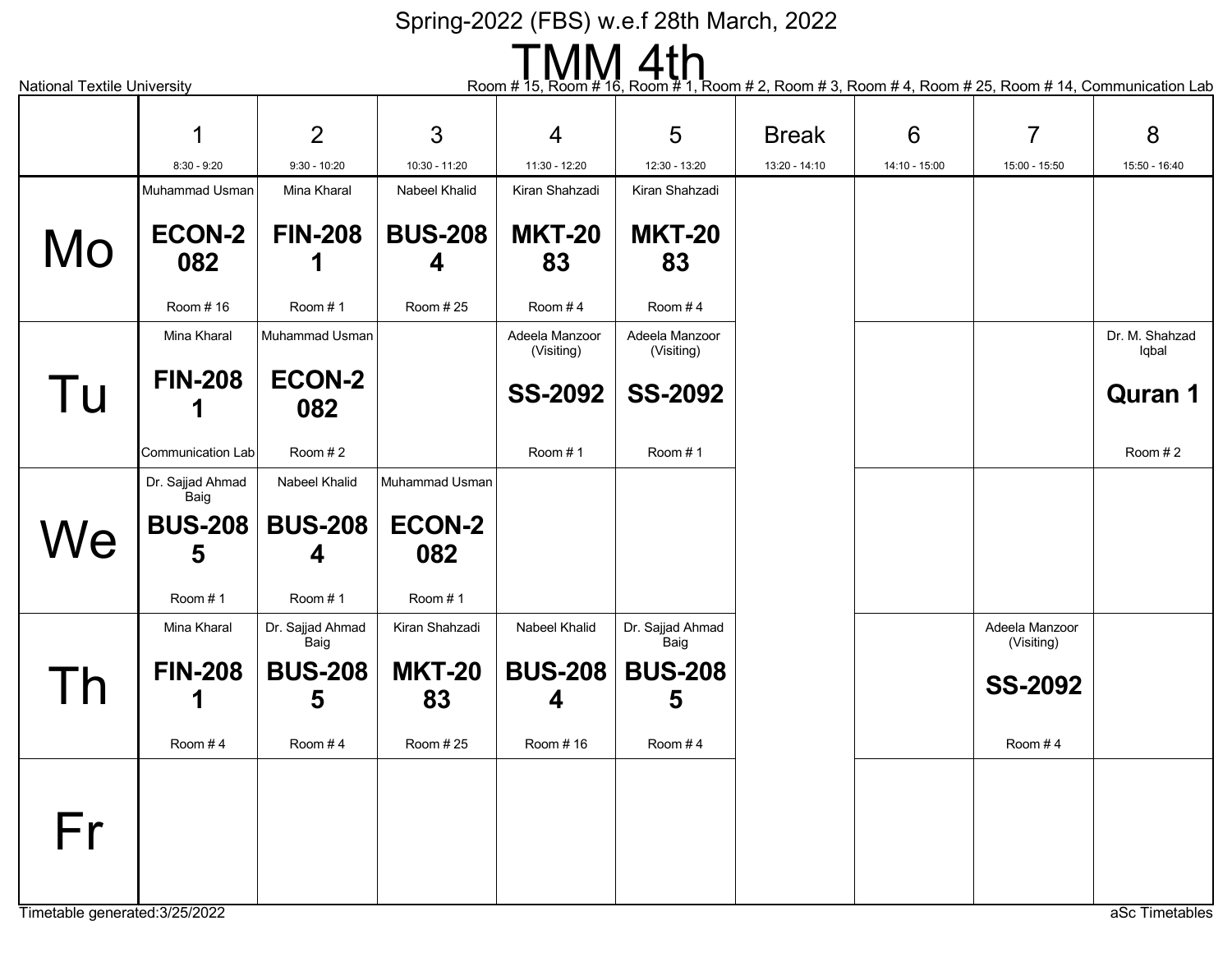| 6th<br>Room # 15, Room # 16, Room #<br>, Room # 2, Room # 3, Room # 4, Room # 25, Room # 14, FMS LAB, Communication Lab<br><b>National Textile University</b> |                     |                               |                     |                       |                   |               |                     |                     |                  |  |  |
|---------------------------------------------------------------------------------------------------------------------------------------------------------------|---------------------|-------------------------------|---------------------|-----------------------|-------------------|---------------|---------------------|---------------------|------------------|--|--|
|                                                                                                                                                               |                     |                               |                     |                       |                   |               |                     |                     |                  |  |  |
|                                                                                                                                                               | 1                   | $\overline{2}$                | 3                   | $\overline{4}$        | 5                 | <b>Break</b>  | $6\phantom{1}6$     | $\overline{7}$      | 8                |  |  |
|                                                                                                                                                               | $8:30 - 9:20$       | $9:30 - 10:20$                | 10:30 - 11:20       | 11:30 - 12:20         | 12:30 - 13:20     | 13:20 - 14:10 | 14:10 - 15:00       | 15:00 - 15:50       | 15:50 - 16:40    |  |  |
|                                                                                                                                                               |                     |                               | Malik Abdul Qayyum  | Malik Abdul<br>Qayyum | Uzair Hussain SET |               | Nasir Ali Khan      |                     | Dr. Aima Sameen  |  |  |
| Mo                                                                                                                                                            |                     |                               | <b>HRM-30</b><br>81 | <b>HRM-30</b><br>81   | <b>TE-2111</b>    |               | <b>FIN-308</b><br>2 |                     | <b>TE-2112</b>   |  |  |
|                                                                                                                                                               |                     |                               | Room $#2$           | Room #2               | Room #25          |               | Room #4             |                     | Room #3          |  |  |
|                                                                                                                                                               | Malik Abdul Qayyum  | <b>Tanveer Sajid</b><br>Bajwa |                     |                       |                   |               |                     | Nasir Ali Khan      | Nasir Ali Khan   |  |  |
| Tu                                                                                                                                                            | <b>HRM-30</b><br>81 | <b>BUS-308</b><br>6           |                     |                       |                   |               |                     | <b>FIN-308</b><br>2 | <b>FIN-308</b>   |  |  |
|                                                                                                                                                               |                     | Room #14                      |                     |                       |                   |               |                     | Room #14            |                  |  |  |
|                                                                                                                                                               |                     |                               |                     |                       |                   |               |                     |                     | Haroon Ahmed QEC |  |  |
| We                                                                                                                                                            |                     |                               |                     | <b>FM LAB</b>         |                   |               |                     |                     | <b>Quran 1</b>   |  |  |
|                                                                                                                                                               |                     |                               | FM Lab              |                       | Dr. Aima Sameen   |               |                     |                     | Room #14         |  |  |
|                                                                                                                                                               | Tanveer Sajid Bajwa | Tanveer Sajid<br>Bajwa        | Dr. Aima Sameen     |                       |                   |               |                     |                     |                  |  |  |
| I h                                                                                                                                                           | <b>BUS-308</b><br>6 | <b>BUS-308</b><br>6           | <b>TE-2112</b>      |                       |                   |               |                     |                     |                  |  |  |
|                                                                                                                                                               | Room #2             | Room #2                       | Room #1             |                       |                   |               |                     |                     |                  |  |  |
|                                                                                                                                                               | Uzair Hussain SET   |                               |                     |                       |                   |               |                     |                     |                  |  |  |
| Fr                                                                                                                                                            | <b>TE-2111</b>      |                               | <b>YM Lab</b>       |                       |                   |               |                     |                     |                  |  |  |
| Timetable generated: 3/25/2022                                                                                                                                | Room #16            | YM Lab                        |                     | Uzair Hussain SET     |                   |               |                     |                     | aSc Timetables   |  |  |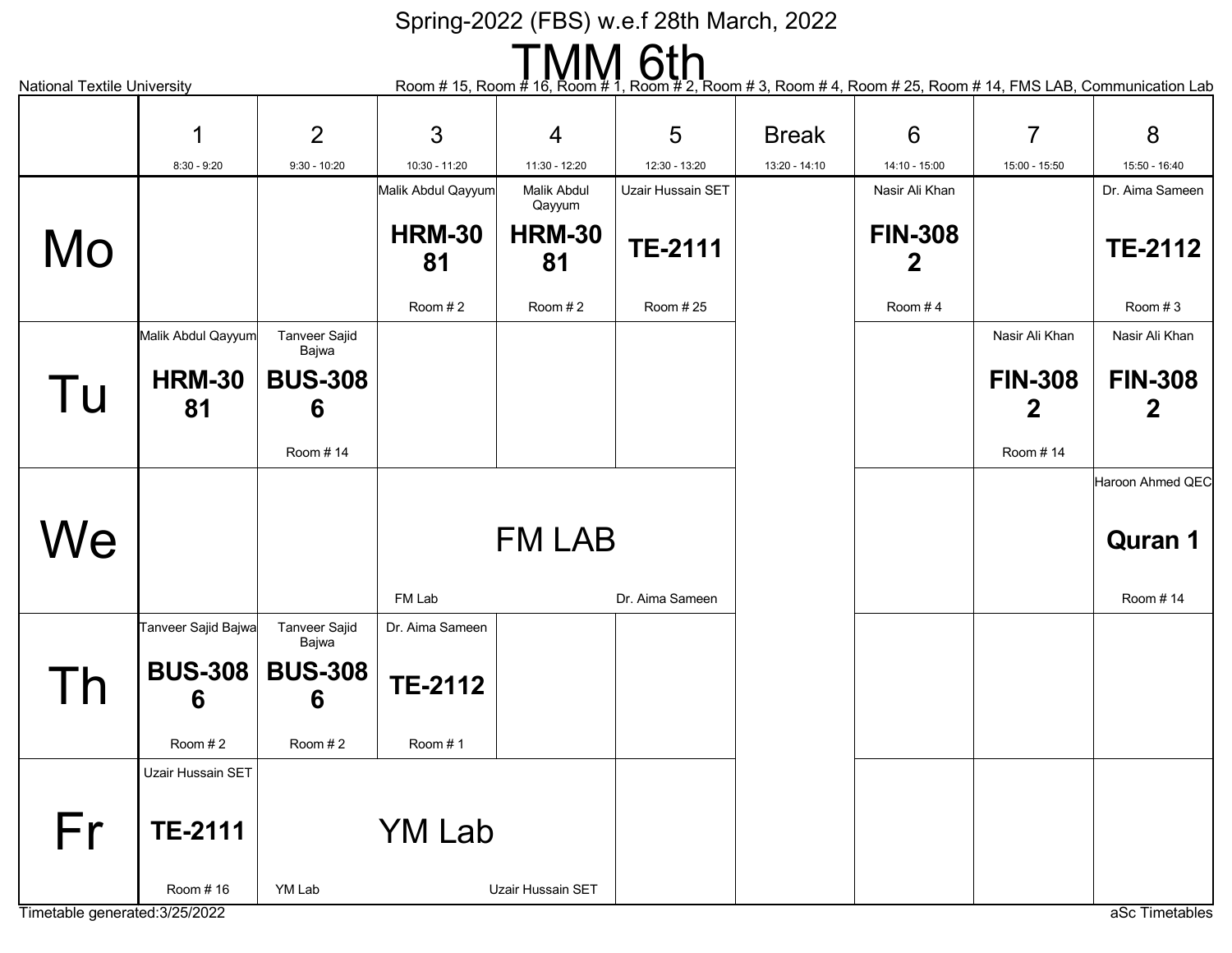# National Textile University **Report A Communication Lab**<br>Room # 1, Room # 14, Room # 14, Room # 15, Room # 16, Room # 3, Room # 4, Room # 25, Communication Lab

|                                | 1             | 2                          | 3                          | $\overline{4}$ | 5                                     | <b>Break</b>  | 6                                           | $\overline{7}$      | 8                   |
|--------------------------------|---------------|----------------------------|----------------------------|----------------|---------------------------------------|---------------|---------------------------------------------|---------------------|---------------------|
|                                | $8:30 - 9:20$ | $9:30 - 10:20$             | 10:30 - 11:20              | 11:30 - 12:20  | 12:30 - 13:20                         | 13:20 - 14:10 | 14:10 - 15:00                               | 15:00 - 15:50       | 15:50 - 16:40       |
|                                |               |                            |                            | Dr. Muhammad   | Dr. Muhammad                          |               |                                             |                     |                     |
|                                |               |                            |                            | Zubair SET     | Zubair SET                            |               |                                             |                     | <b>BUS-4</b>        |
| Mo                             |               |                            |                            | <b>TE-4113</b> | <b>TE-4113</b>                        |               |                                             |                     | 088                 |
|                                |               |                            |                            |                |                                       |               |                                             |                     |                     |
|                                |               |                            |                            | Room #15       | Room #14                              |               |                                             |                     | <b>FMS LAB</b>      |
|                                |               |                            | Dr. M. Ahmad-ur-Re<br>hman |                | Dr. Muhammad<br>Zubair SET            |               | Alishba Ahkam                               | Alishba Ahkam       | Liaqat Ali          |
| Tu                             |               |                            | <b>MKT-40</b><br>84        |                | <b>TE-4113</b>                        |               | <b>BUS-408</b><br>7                         | <b>BUS-408</b><br>7 | <b>MGT-40</b><br>86 |
|                                |               |                            | Room #2                    |                | Room #15                              |               |                                             |                     |                     |
| We                             |               |                            |                            |                |                                       |               |                                             |                     |                     |
|                                |               | Dr. M. Ahmad-ur-Re<br>hman | Liaqat Ali                 | Liaqat Ali     | Alishba Ahkam                         |               | Dr. M. Ahmad-ur-Re Haroon Ahmed QEC<br>hman |                     |                     |
|                                |               | <b>MKT-40</b>              | <b>MGT-40</b>              | <b>MGT-40</b>  | <b>BUS-408</b>                        |               | <b>MKT-40</b>                               |                     | BUS-4               |
| Th                             |               | 84                         | 86                         | 86             |                                       |               | 84                                          | <b>Quran 1</b>      | 088                 |
|                                |               | Room #3                    | Room #2                    | Room #2        | Room # 25                             |               |                                             | Room #14            | <b>FMS LAB</b>      |
| Fr                             |               |                            |                            |                | <b>BUS-4</b><br>088<br><b>FMS LAB</b> |               |                                             |                     |                     |
| Timetable generated: 3/25/2022 |               |                            |                            |                |                                       |               |                                             |                     | aSc Timetables      |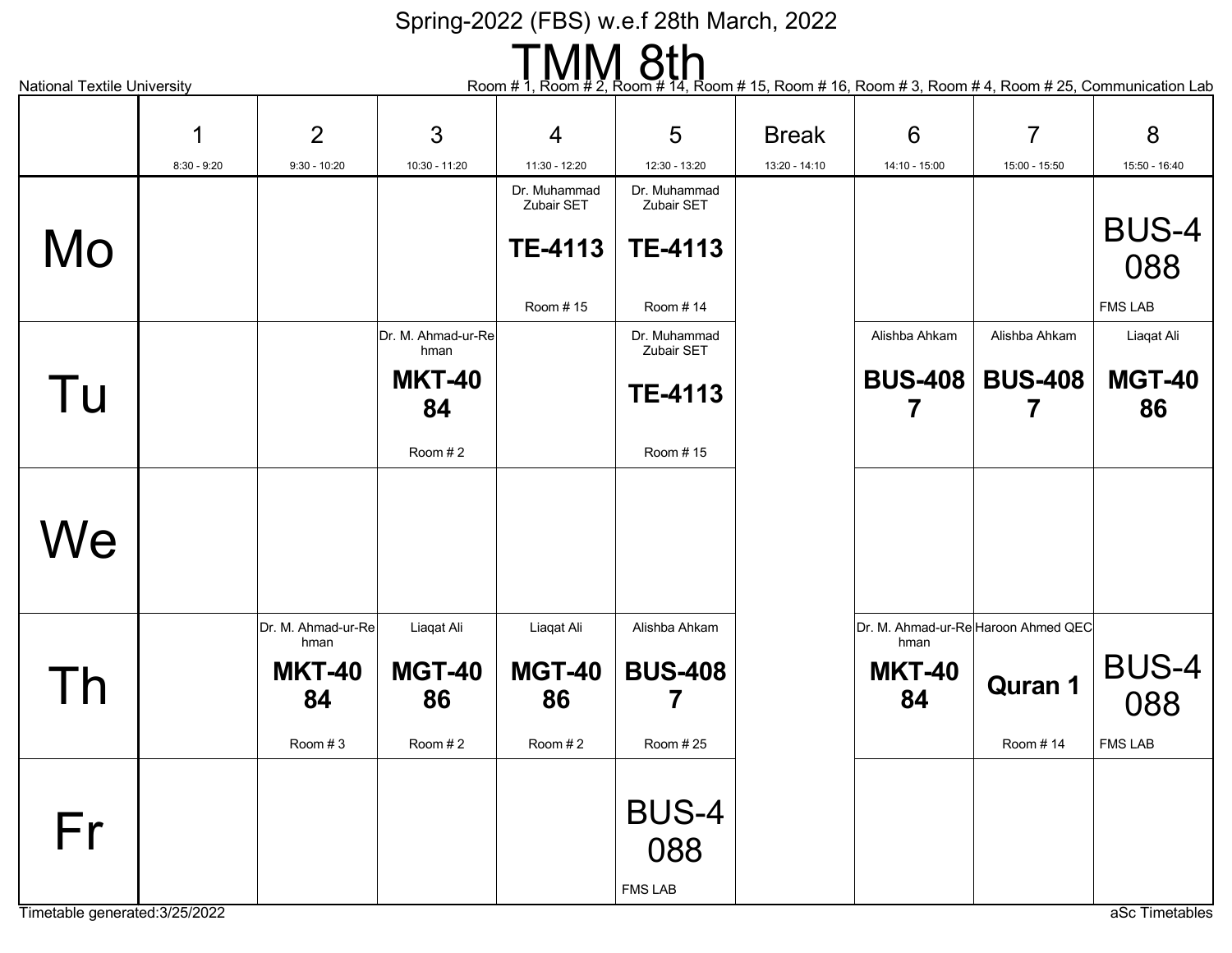National Textile University **Exercity** Room # 14, Room # 14, Room # 15, Room # 16, Room # 2, Room # 2, Room # 3, Room # 4, Room # 25, FMS LAB, Communication Lab

|                                      | 1                             | 2                   | 3                                                     | $\overline{4}$      | 5                   | <b>Break</b>  | 6                        | $\overline{7}$         | 8                             |
|--------------------------------------|-------------------------------|---------------------|-------------------------------------------------------|---------------------|---------------------|---------------|--------------------------|------------------------|-------------------------------|
|                                      | $8:30 - 9:20$                 | $9:30 - 10:20$      | 10:30 - 11:20                                         | 11:30 - 12:20       | 12:30 - 13:20       | 13:20 - 14:10 | 14:10 - 15:00            | 15:00 - 15:50          | 15:50 - 16:40                 |
|                                      |                               |                     | Saeed Ahmad DAS Saeed Ahmad DAS                       |                     | Rida Alvi           |               | <b>Mehwish Sultan</b>    |                        |                               |
| Mo                                   |                               | STAT-10<br>01       | STAT-10<br>01                                         |                     | FA-1091             |               | <b>MKT-10</b><br>81      |                        |                               |
|                                      |                               |                     |                                                       |                     | <b>Drawing Hall</b> |               | Room #16                 |                        |                               |
|                                      |                               | Mehwish Sultan      | Nasir Ali Saim                                        |                     |                     |               | Abdullah Younas          | Dr Fayyaz Ahmed<br>DAS | Dr Fayyaz Ahmed<br><b>DAS</b> |
| Tu                                   |                               | <b>MKT-10</b><br>81 | <b>ENG-10</b><br>94                                   |                     |                     |               | HU-1092                  | <b>MA-1003</b>         | <b>MA-1003</b>                |
|                                      |                               | Room #25            | Communication Lab                                     |                     |                     |               | <b>Communication Lab</b> | Room $#4$              | Room $#4$                     |
|                                      |                               | Mehwish Sultan      | Nasir Ali Saim                                        | Nasir Ali Saim      | Rida Alvi           |               | Abdullah Younas          | Saeed Ahmad DAS        |                               |
| We                                   |                               | <b>MKT-10</b><br>81 | <b>ENG-10</b><br>94                                   | <b>ENG-10</b><br>94 | FA-1091             |               | <b>HU-1092</b>           | <b>STAT-10</b><br>01   |                               |
|                                      |                               |                     | Communication Lab Communication Lab Communication Lab |                     | <b>Drawing Hall</b> |               | Room #16                 |                        |                               |
|                                      | Dr Fayyaz Ahmed<br><b>DAS</b> | Abdullah Younas     | Farooq Jamal                                          |                     |                     |               |                          |                        |                               |
| $\mathsf{I}$                         | MA-1003                       | <b>HU-1092</b>      | <b>Quran 1</b>                                        |                     |                     |               |                          |                        |                               |
|                                      | Room #15                      | Room #25            |                                                       |                     |                     |               |                          |                        |                               |
| Fr<br>Timetable generated: 3/25/2022 |                               |                     |                                                       |                     |                     |               |                          |                        | aSc Timetables                |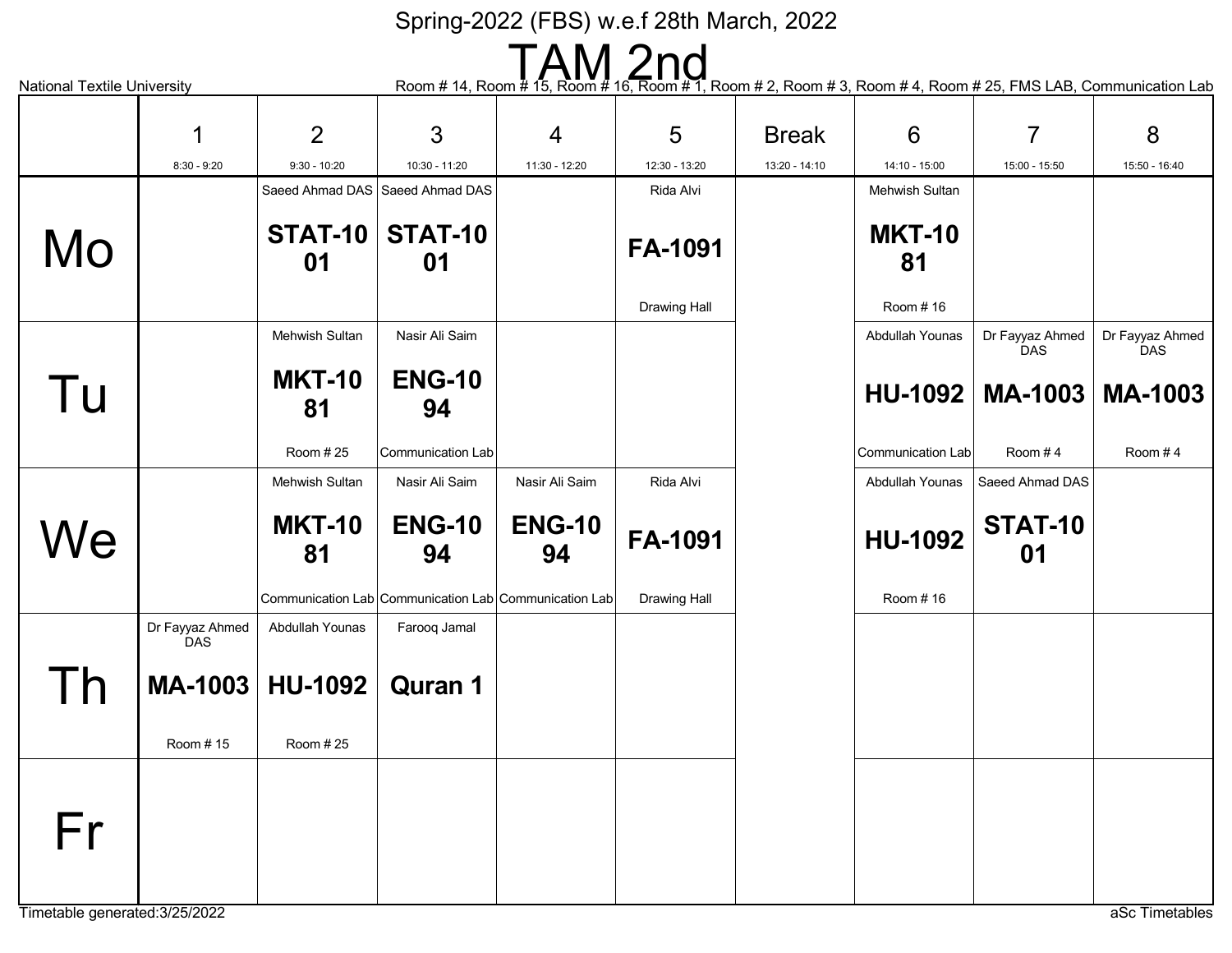| TAM 4th<br>Room # 14, Room # 15,<br>Room # 16, Room # 1, Room # 2, Room # 3, Room # 4, Room # 25, Communication Lab<br><b>National Textile University</b> |                          |                     |                              |                         |                              |               |                              |                          |                            |  |
|-----------------------------------------------------------------------------------------------------------------------------------------------------------|--------------------------|---------------------|------------------------------|-------------------------|------------------------------|---------------|------------------------------|--------------------------|----------------------------|--|
|                                                                                                                                                           |                          | 2                   | 3                            | 4                       | 5                            | <b>Break</b>  | 6                            | $\overline{7}$           | 8                          |  |
|                                                                                                                                                           | $8:30 - 9:20$            | $9:30 - 10:20$      | 10:30 - 11:20                | 11:30 - 12:20           | 12:30 - 13:20                | 13:20 - 14:10 | 14:10 - 15:00                | 15:00 - 15:50            | 15:50 - 16:40              |  |
|                                                                                                                                                           | Nabeel Khalid            | Nabeel Khalid       | Mina Kharal                  |                         | Mina Kharal                  |               |                              |                          |                            |  |
| Mo                                                                                                                                                        | <b>BUS-208</b><br>4      | <b>BUS-208</b><br>4 | <b>FIN-208</b>               |                         | <b>FIN-208</b>               |               |                              |                          |                            |  |
|                                                                                                                                                           | Room #2                  | Room $#2$           | Room #4                      |                         | Room #1                      |               |                              |                          |                            |  |
|                                                                                                                                                           | Nabeel Khalid            |                     |                              | Dr. Aima Sameen         |                              |               | Adeela Manzoor<br>(Visiting) | Dr. M. Shahzad<br>Iqbal  |                            |  |
| Tu                                                                                                                                                        | <b>BUS-208</b><br>4      |                     |                              | AM-2041                 |                              |               | <b>SS-2092</b>               | <b>ECON-2</b><br>082     |                            |  |
|                                                                                                                                                           |                          |                     |                              |                         |                              |               | Room #16                     | Room $#3$                |                            |  |
|                                                                                                                                                           |                          |                     |                              |                         |                              |               | Dr. Sajjad Ahmad<br>Baig     | Dr. Sajjad Ahmad<br>Baig | Dr. M. Ahmad-ur-Re<br>hman |  |
| We                                                                                                                                                        |                          |                     |                              |                         |                              |               | <b>BUS-208</b><br>5          | <b>BUS-208</b><br>5      | <b>Quran 1</b>             |  |
|                                                                                                                                                           |                          |                     |                              |                         |                              |               | Room $#3$                    | Room $#3$                | <b>FMS LAB</b>             |  |
|                                                                                                                                                           | Dr. Sajjad Ahmad<br>Baig | Mina Kharal         | Dr. M. Shahzad<br>Iqbal      | Dr. M. Shahzad<br>Iqbal | Adeela Manzoor<br>(Visiting) |               | Dr. Aima Sameen              | Dr. Aima Sameen          |                            |  |
|                                                                                                                                                           | <b>BUS-208</b><br>5      | <b>FIN-208</b>      | <b>ECON-2</b><br>082         | <b>ECON-2</b><br>082    | <b>SS-2092</b>               |               | AM-2041                      | AM-2041                  |                            |  |
|                                                                                                                                                           | Room #3                  | Room #16            | Room #3                      | Room #3                 | Room #2                      |               | Room #2                      | Room #2                  |                            |  |
|                                                                                                                                                           |                          |                     | Adeela Manzoor<br>(Visiting) |                         |                              |               |                              |                          |                            |  |
| Fr                                                                                                                                                        |                          |                     | <b>SS-2092</b>               |                         |                              |               |                              |                          |                            |  |
| Timetable generated: 3/25/2022                                                                                                                            |                          |                     | Room #1                      |                         |                              |               |                              |                          | aSc Timetables             |  |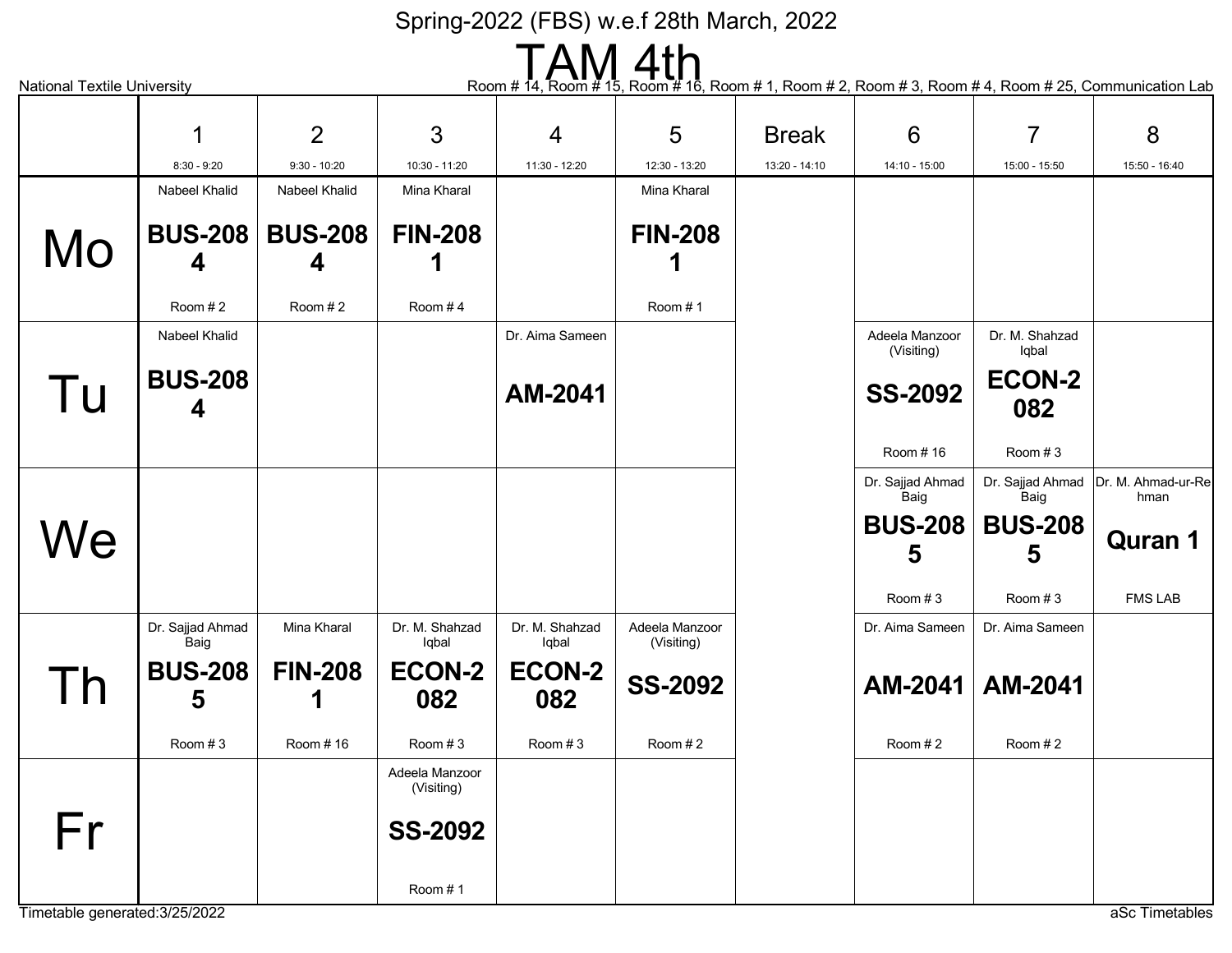National Textile University **Room # 14, Room # 15, Room # 16, Room # 1, Room # 2, Room # 3, Room # 4, Room # 25, FMS LAB, Communication Lab, Clothing Lab** AM-3044 Mehwish Sultan Room # 15 AM-3046 AM-3047 Saeed Akhtar Room # 25 Dr Aqsa Imran FMS LAB FIN-308 2 Nasir Ali Khan Room # 1 FIN-308 2 Nasir Ali Khan Room # 1 AM-3047 Dr Aqsa Imran FMS LAB Lab GM Clothing Lab **Dr Madiha Jabbar** AM-3044 AM-3047 Mehwish Sultan Room # 16 FIN-308 2 Nasir Ali Khan Room # 3 AM-3046 AM-3046 Saeed Akhtar Room # 25 Saeed Akhtar Room # 25 Dr Aqsa Imran Room # 3 AM-3045 Dr Madiha Jabbar Clothing Lab Lab GM Clothing Lab Dr Madiha Jabbar AM-3044 Mehwish Sultan Room # 4 Quran 1 Dr. M. Ahmad-ur-Re hman Communication Lab Mo Tu **We** Th Fr 1 8:30 - 9:20 2 9:30 - 10:20 3 10:30 - 11:20 4 11:30 - 12:20 5 12:30 - 13:20 Break 13:20 - 14:10 6 14:10 - 15:00 7 15:00 - 15:50 8 15:50 - 16:40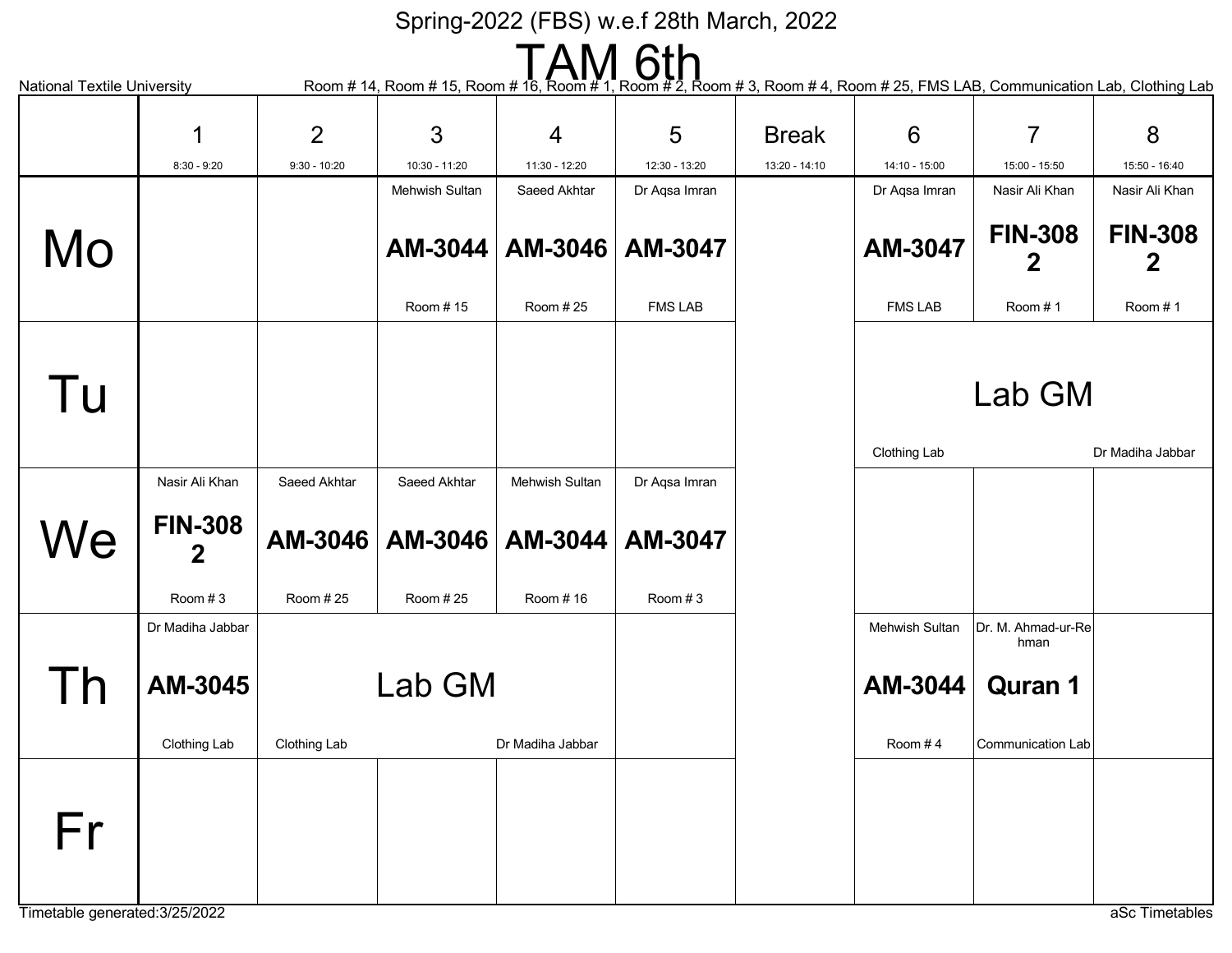| <b>8th</b><br>Room $# 14$ ,<br>Room # 16, Room # 1, Room # 2, Room # 3, Room # 4, Room # 25, Communication Lab |                     |                     |                     |                     |                     |               |                     |                          |                        |  |
|----------------------------------------------------------------------------------------------------------------|---------------------|---------------------|---------------------|---------------------|---------------------|---------------|---------------------|--------------------------|------------------------|--|
| <b>National Textile University</b>                                                                             |                     |                     |                     |                     |                     |               |                     |                          |                        |  |
|                                                                                                                | 1                   | 2                   | 3                   | $\overline{4}$      | 5                   | <b>Break</b>  | $6\phantom{1}6$     | $\overline{7}$           | 8                      |  |
|                                                                                                                | $8:30 - 9:20$       | $9:30 - 10:20$      | 10:30 - 11:20       | 11:30 - 12:20       | 12:30 - 13:20       | 13:20 - 14:10 | 14:10 - 15:00       | 15:00 - 15:50            | 15:50 - 16:40          |  |
|                                                                                                                | Nazish Imtiaz       |                     |                     | Dr. Fatima Iftikhar |                     |               |                     |                          |                        |  |
| Mo                                                                                                             | <b>MGT-40</b><br>85 | <b>AM-40</b><br>43  |                     | AM-4042             |                     |               |                     |                          |                        |  |
|                                                                                                                | Room #4             |                     |                     | Room #16            |                     |               |                     |                          |                        |  |
| Tu                                                                                                             |                     |                     |                     |                     |                     |               |                     |                          |                        |  |
|                                                                                                                | Nazish Imtiaz       | Nazish Imtiaz       | Liaqat Ali          | Liaqat Ali          |                     |               | Dr Sara Shafaqat    | Dr Sara Shafaqat         | Dr Sara Shafaqat       |  |
| We                                                                                                             | <b>MGT-40</b><br>85 | <b>MGT-40</b><br>85 | <b>MGT-40</b><br>86 | <b>MGT-40</b><br>86 |                     |               |                     | <b>BUS-408   BUS-408</b> | <b>BUS-408</b>         |  |
|                                                                                                                | Room #2             | Room #2             | Room #2             | Room #2             |                     |               | Room #2             | Room #2                  | Room #2                |  |
|                                                                                                                |                     |                     |                     |                     | Liaqat Ali          |               | Dr. Fatima Iftikhar | Dr. Fatima Iftikhar      | Dr. Muhammad<br>Hashim |  |
| Γh                                                                                                             | AM-40<br>43         |                     |                     | <b>AM-40</b><br>43  | <b>MGT-40</b><br>86 |               |                     | AM-4042   AM-4042        | <b>Quran 1</b>         |  |
|                                                                                                                |                     |                     |                     |                     | Room #3             |               | Room # 25           | Room # 25                |                        |  |
| Fr<br>Timetable generated: 3/25/2022                                                                           |                     |                     |                     |                     |                     |               |                     |                          | aSc Timetables         |  |